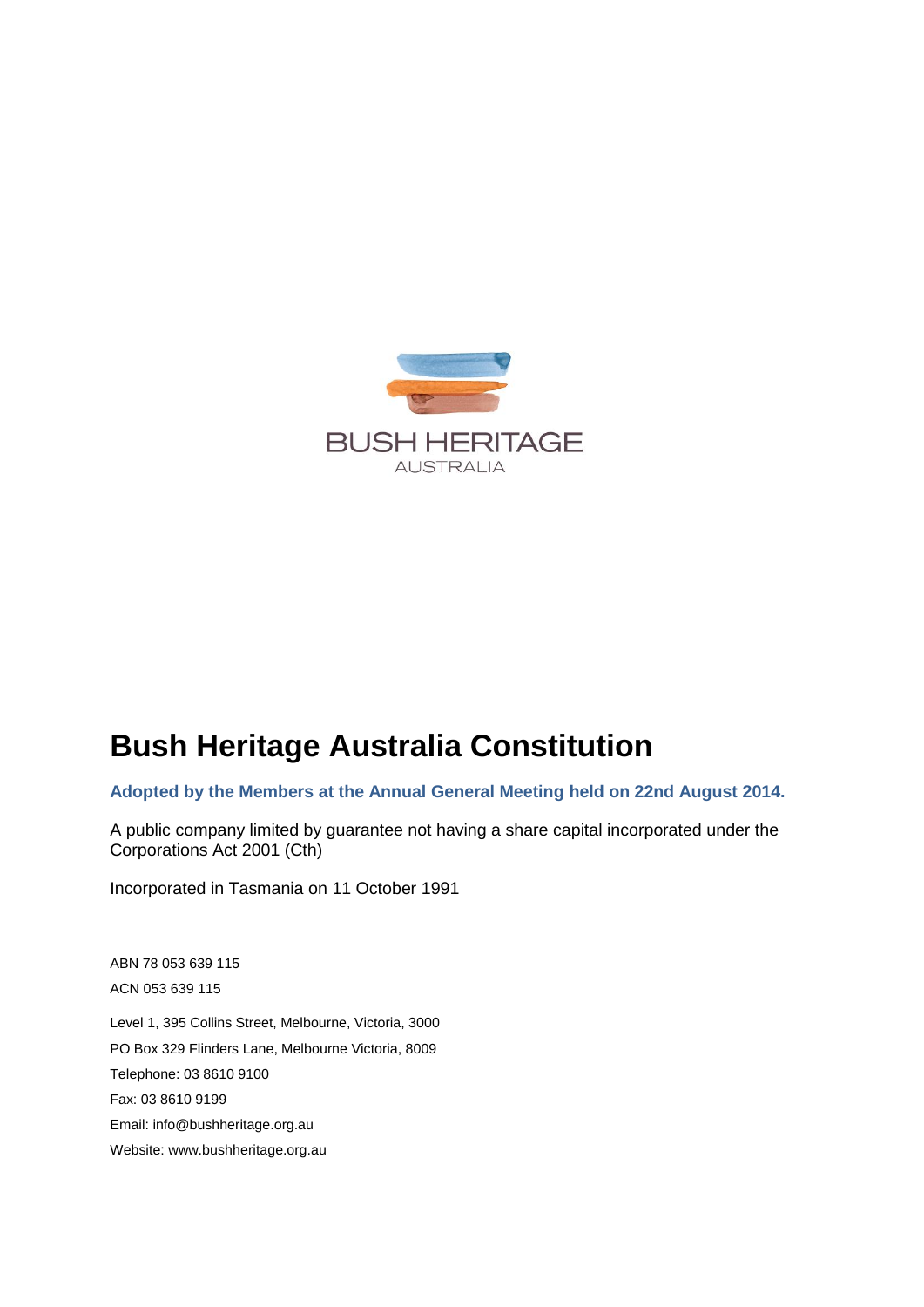

# **Table of Contents**

| 1              |  |
|----------------|--|
| $\overline{2}$ |  |
| 3              |  |
| 4              |  |
| 5              |  |
| 6              |  |
| $\overline{7}$ |  |
| 8              |  |
| 9              |  |
| 10             |  |
| 11             |  |
| 12             |  |
| 13             |  |
| 14             |  |
| 15             |  |
| 16             |  |
| 17             |  |
| 18             |  |
| 19             |  |
| 20             |  |
| 21             |  |
| 22             |  |
| 23             |  |
| 24             |  |
| 25             |  |
| 26             |  |
| 27             |  |
| 28             |  |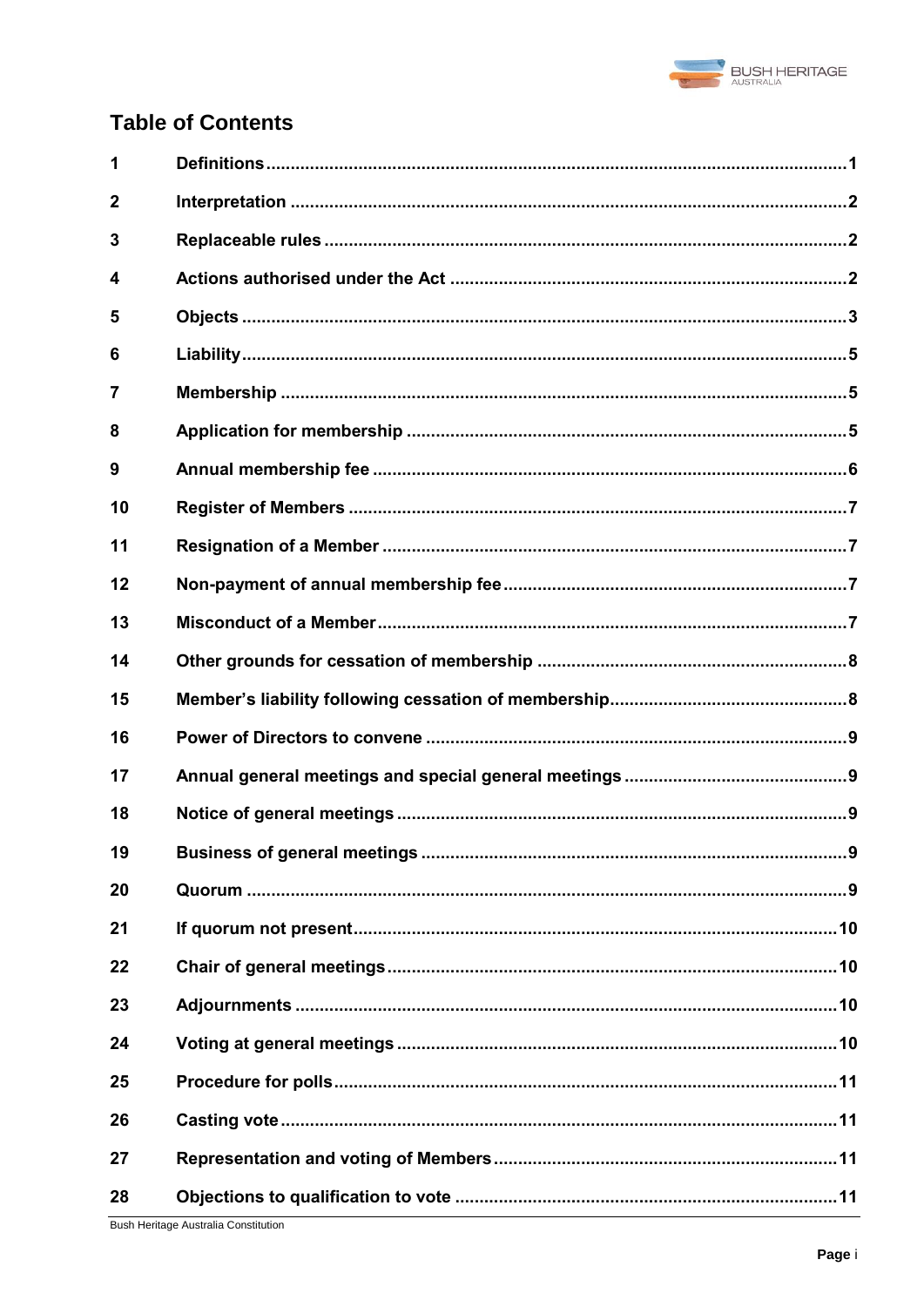

| 29 |  |
|----|--|
| 30 |  |
| 31 |  |
| 32 |  |
| 33 |  |
| 34 |  |
| 35 |  |
| 36 |  |
| 37 |  |
| 38 |  |
| 39 |  |
| 40 |  |
| 41 |  |
| 42 |  |
| 43 |  |
| 44 |  |
| 45 |  |
| 46 |  |
| 47 |  |
| 48 |  |
| 49 |  |
| 50 |  |
| 51 |  |
| 52 |  |
| 53 |  |
| 54 |  |
| 55 |  |
| 56 |  |
| 57 |  |
|    |  |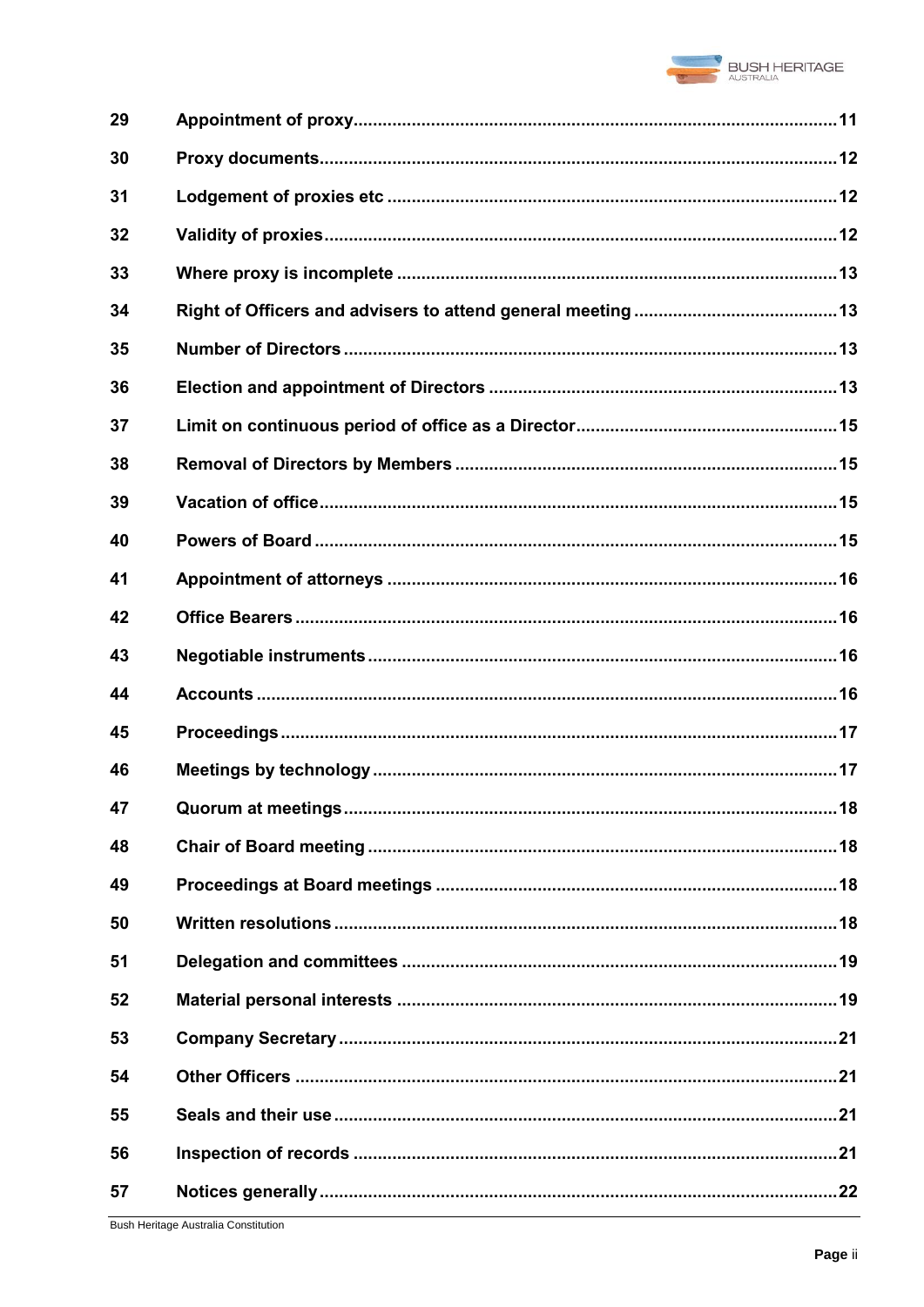

| 58 |  |
|----|--|
| 59 |  |
| 60 |  |
| 61 |  |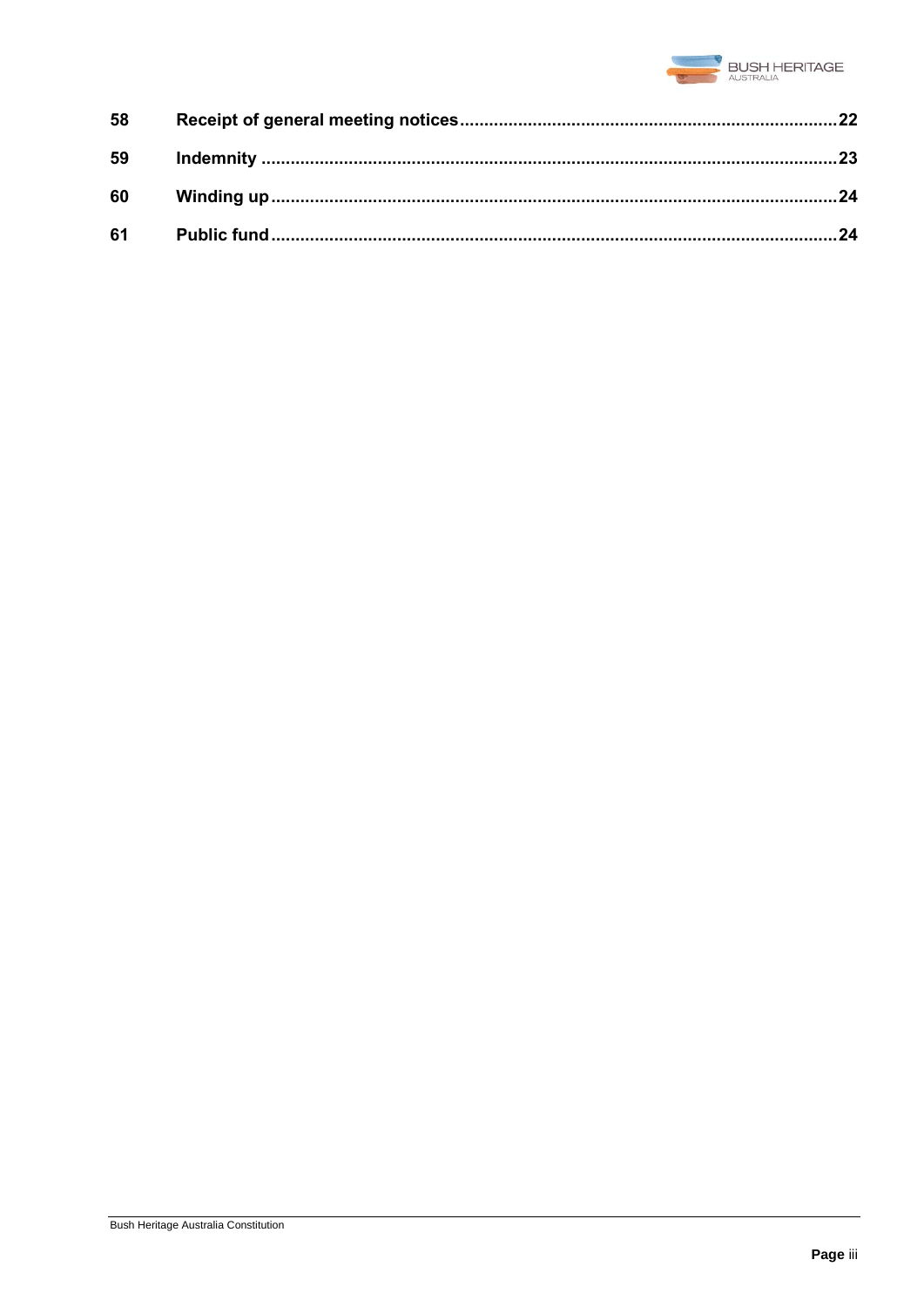

# **GENERAL**

# **1 Definitions**

In this Constitution unless the context requires otherwise:

*ACNC Act* means the Australian Charities and Not-for-profits Commission Act 2012 (Cth);

*Act* means the Corporations Act 2001 (Cth);

*Board* means the board of Directors, consisting of all or a number of the Directors for the time being (not being less than a quorum) convened in accordance with this Constitution;

*Chair* means the chair of a general meeting or Board meeting;

*Company* means Bush Heritage Australia ACN 053 639 115;

*Company Regulator* means a government authority which regulates the Company, and includes the Australian Securities and Investments Commission and the Australian Charities and Not-for-profits Commission;

*Company Secretary* means a person appointed to the office of company secretary pursuant to Section [53;](#page-24-0)

*Constitution* means the constitution of the Company, incorporating the Public Fund Rules, as amended from time to time;

**Director** means a person holding office as director of the Company in accordance with this Constitution;

*Environment Department* has the meaning given in the Tax Act, which is presently the Commonwealth Department of the Environment;

*Licence* means the licence issued to the Company dated 4 August 1993 in force by virtue of section 151 of the Act;

*Member* means a person admitted to membership of the Company according to the Company register;

*Member Present* means, in connection with a general meeting, a Member present in person or by proxy or attorney;

*Office Bearer* means an office bearer pursuant to Section [42](#page-19-0) whether or not he or she may also be an Officer;

**Officer** has the meaning given in section 9 of the Act whether or not he or she may also be an Office Bearer;

*President* means the Office Bearer by that name pursuant to Section [42;](#page-19-0)

**Public Fund** means the fund referred to in, and established in accordance with, the Public Fund Rules;

**Public Fund Rules** means the rules attached to and forming part of this Constitution;

**Section** means a section of this Constitution;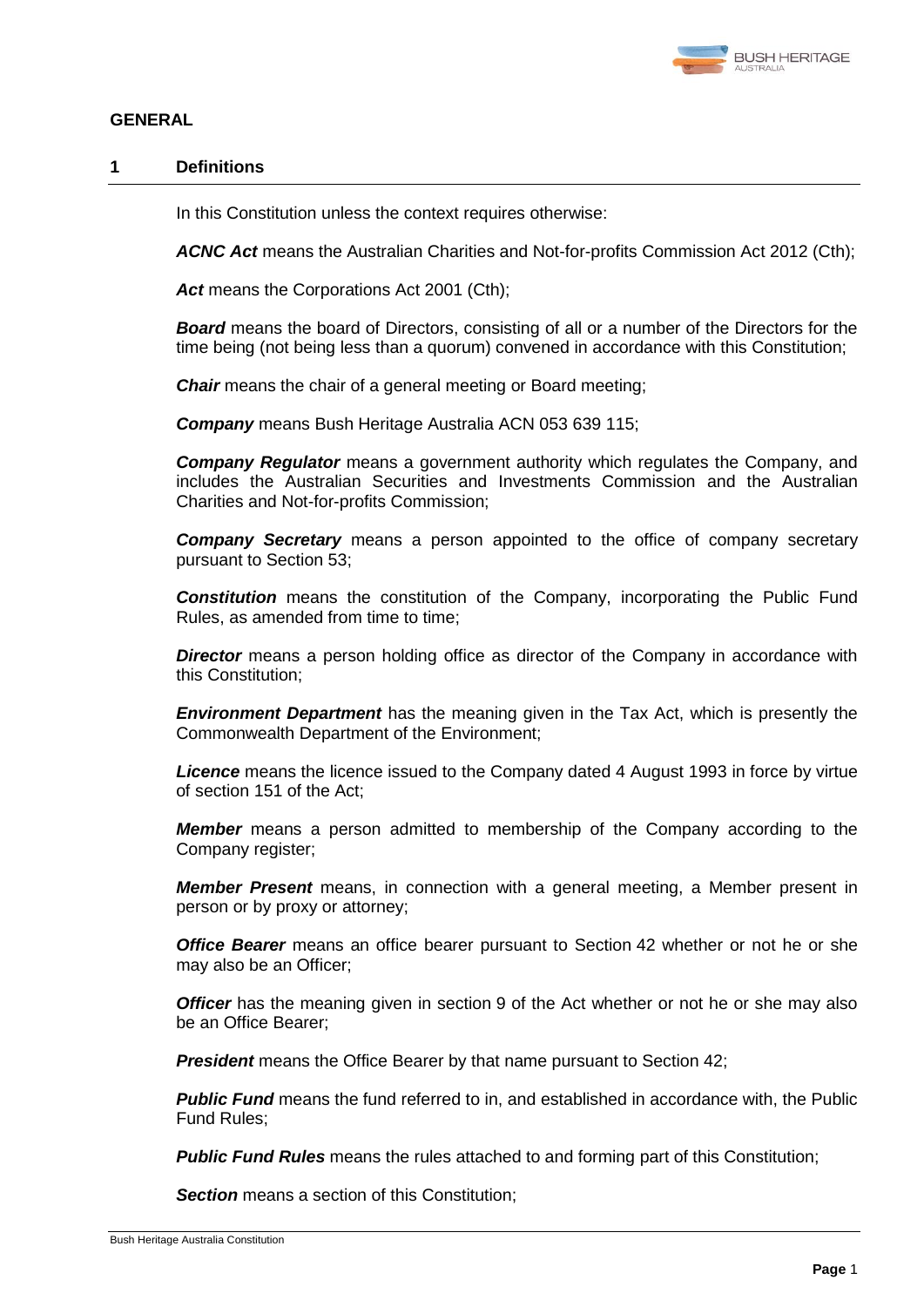

*Tax Act* means the Income Tax Assessment Act 1997 (Cth); and

*Vice President* means the Office Bearer by that name pursuant to Section [42.](#page-19-0)

# **2 Interpretation**

The following rules of interpretation apply unless the context requires otherwise.

- (a) A gender includes all genders.
- (b) The singular includes the plural and conversely.
- (c) Where a word or phrase is defined, its other grammatical forms have a corresponding meaning.
- (d) Headings are for convenience only and do not affect interpretation.
- (e) A reference to any legislation or to any provision of any legislation includes any modification or re-enactment of it, any legislative provision substituted for it, and all regulations and statutory instruments issued under it.
- <span id="page-5-0"></span>(f) This Constitution is to be interpreted subject to the Act, and so as not to exceed the powers under which it was made.
- <span id="page-5-1"></span>(g) Where but for Section [2\(f\)](#page-5-0) and this Section [2\(g\)](#page-5-1) this Constitution would have been interpreted as exceeding the powers under which it was made, it is nevertheless to be valid to the extent that it does not exceed those powers.
- (h) The Public Fund Rules form part of this Constitution.
- (i) An expression has, in a provision of this Constitution which relates to a particular provision of the Act, the same meaning as in that provision of the Act.
- (j) A reference to a person shall include any natural person, body corporate, partnership, association, co-operative society or statutory body.
- (k) A reference to a government department, authority or entity (the *original entity*) that has ceased to exist, been reconstituted, renamed or replaced or whose powers or functions have been transferred to another entity, is a reference to the entity that most closely serves the purposes or objects of the original entity.

# **3 Replaceable rules**

The replaceable rules contained in the Act do not apply to the Company.

# <span id="page-5-2"></span>**4 Actions authorised under the Act**

<span id="page-5-3"></span>4.1 Subject to the Licence, where the Act authorises or permits a company to do any matter or thing if so authorised by its constitution, the Company is and shall be taken by this Section [4](#page-5-2) to be authorised or permitted to do that matter or thing, despite any other provisions of this Constitution.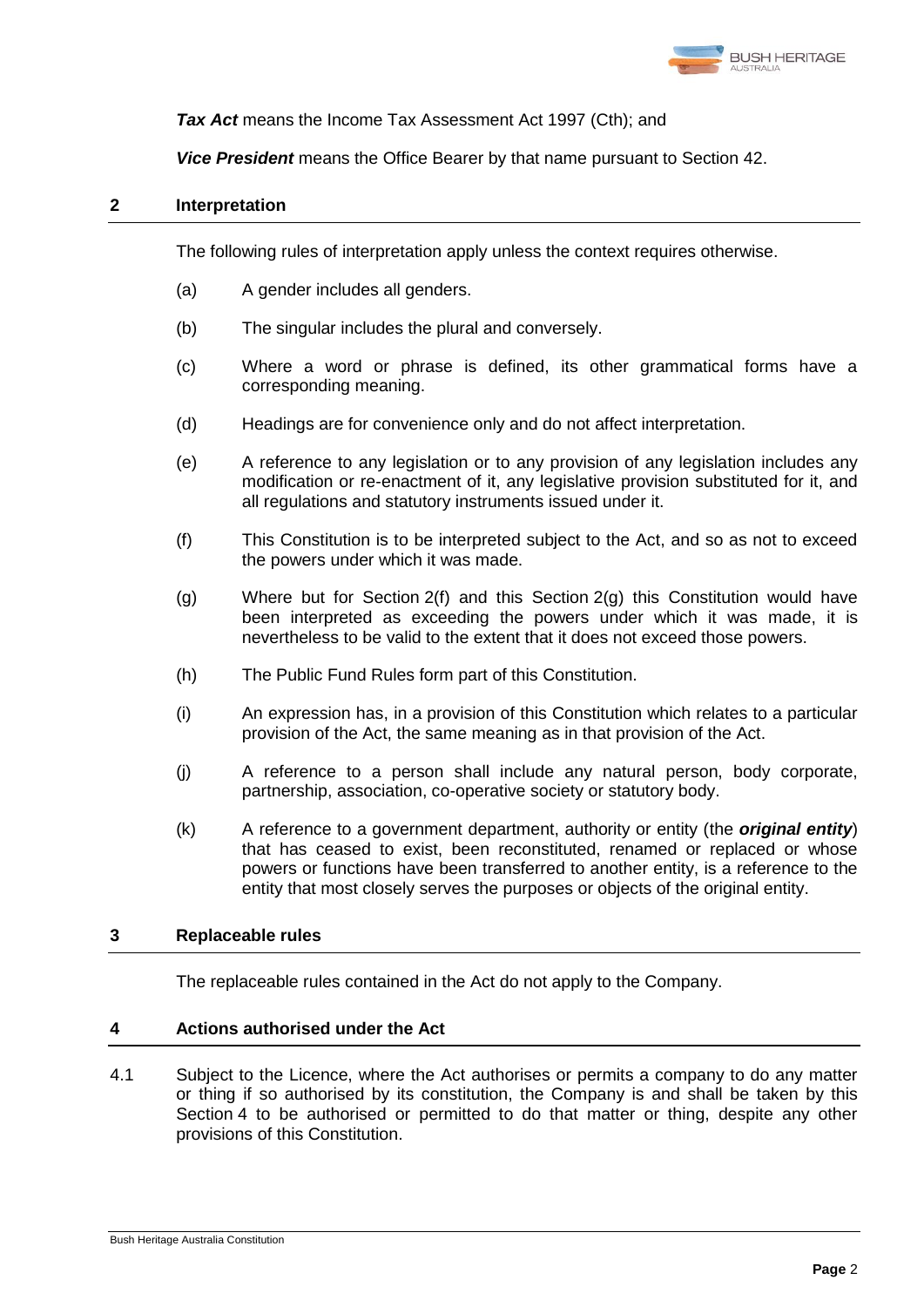

4.2 Without limiting Section [4.1](#page-5-3) but subject to the Licence, the Company shall have the powers set out in section 124 of the Act which may be exercised in any manner which is necessary for or incidental to the promotion of the principal objects set out in Section [5.1.](#page-6-0)

# <span id="page-6-1"></span>**OBJECTS**

# **5 Objects**

# <span id="page-6-0"></span>**5.1 Principal objects**

The Company's principal objects are:

- (a) to protect and enhance the natural environment, or significant parts of it, for the long term by acquiring and preserving interests in or associated with land or water (*interests*) which are of high conservation value or environmental significance as determined by the Board;
- (b) to preserve, restore or maintain the conservation value or environmental significance of the natural environment through the planned management of the Company's property and interests;
- (c) to obtain funds or other property through donations, bequests, public appeals, special events and sponsorships;
- (d) to work with, provide assistance to, or engage others to protect and enhance the natural environment;
- (e) to advise and educate others about how to protect and enhance the natural environment;
- (f) to dispose of any interests of the Company:
	- (i) because that interest is either not, or is found not to be, or is no longer, of high conservation value or environmental significance for whatever reason as determined by the Board; or
	- (ii) to raise funds to further the objects of the Company, provided that the Board has taken proper steps to ensure that, where legally possible and where practicable, the conservation value or environmental significance of the interests will be protected and preserved, whether by the use of restrictive covenants or similar instruments or otherwise or by disposing of such interests to an organisation with similar objects to the Company; or
	- (iii) to an organisation with similar objects to the Company which, in the opinion of the Board, is in a better position to conserve and protect the interests;
- (g) to buy or sell for the benefit of the Company any trading credits, sequestration rights or other similar property or interests in land, air, water or carbon;
- (h) to pursue strategic, operational, business and other appropriate relationships with the public and private sector to achieve the objects of the Company; and
- (i) to do anything incidental to the above.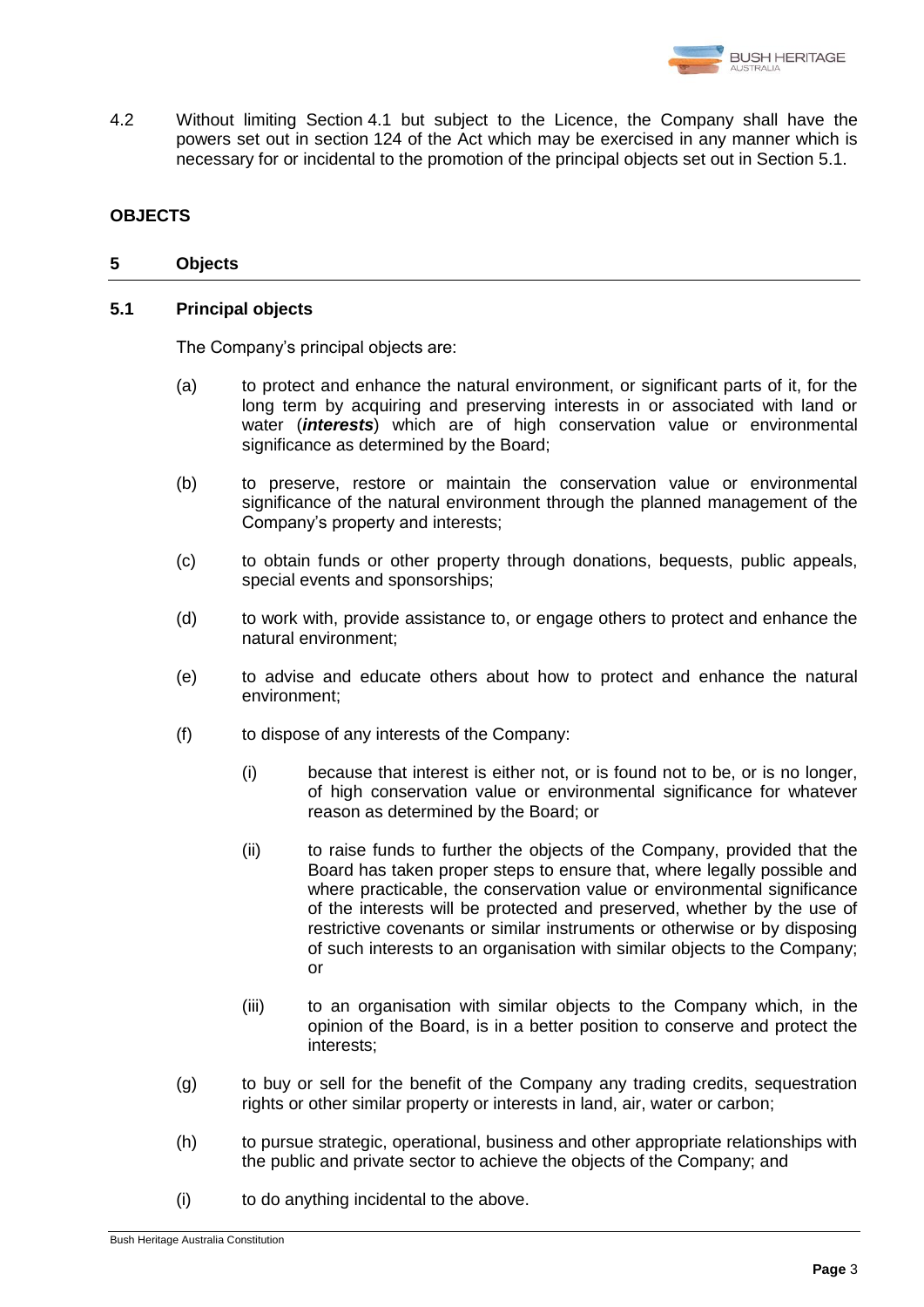

# <span id="page-7-1"></span>**5.2 Achievement of objects**

In achieving the principal objects of the Company under Section [5.1](#page-6-0) and if so required under the Tax Act or the Guidelines of the Environment Department and so as to ensure that donations to the Company have tax deductible status under the Tax Act:

- (a) the Company shall inform the Environment Department as soon as possible if it changes its name;
- (b) the Company shall comply with the Public Fund Rules;
- (c) any allocation of funds or property held in the Public Fund to other persons or organisations will be made in accordance with the principal objects of the Company and will not be influenced by the preference of the donor; and
- (d) an audited financial statement for the Company will be supplied to the Environment Department with the annual statistical return, which will provide information on the expenditure and management of the Public Fund.

# <span id="page-7-2"></span>**5.3 Application of income and property**

- (a) The income and property of the Company shall be applied solely towards the promotion of the principal objects of the Company set out in this Constitution. No portion of that income or property shall be paid or transferred directly or indirectly by way of dividend, bonus or otherwise by way of profit to the Members.
- (b) Subject to Section [5.3\(c\),](#page-7-0) nothing contained in this Constitution shall prevent the payment in good faith by the Company:
	- (i) of reasonable and proper remuneration (whether by way of salary, wage, commission, bonus or otherwise) to any Member, Officer or servant of the Company for any services rendered to the Company;
	- (ii) to any Member for goods supplied to the Company by the Member at arm's length and in the ordinary course of business;
	- (iii) to any Member of interest at a reasonable and proper rate; or
	- (iv) of reasonable and proper rent for premises demised or let by any Member to the Company,

and in each case where the Member is a Director, payment must be previously approved by the Board.

- <span id="page-7-0"></span>(c) No Director shall be appointed to any salaried or remunerated office of the Company and no remuneration or other benefit may be paid or given to any Director except for:
	- (i) out-of-pocket expenses incurred by a Director in the performance of any duty as Director with the prior approval of the Board or where the amount payable does not exceed an amount previously approved by the Board;
	- (ii) moneys to any Director, being a solicitor, accountant or other person engaged in any profession, for all usual professional or other charges for work done by that person or that person's firm or employer where the provision of the service has the prior approval of the Board and where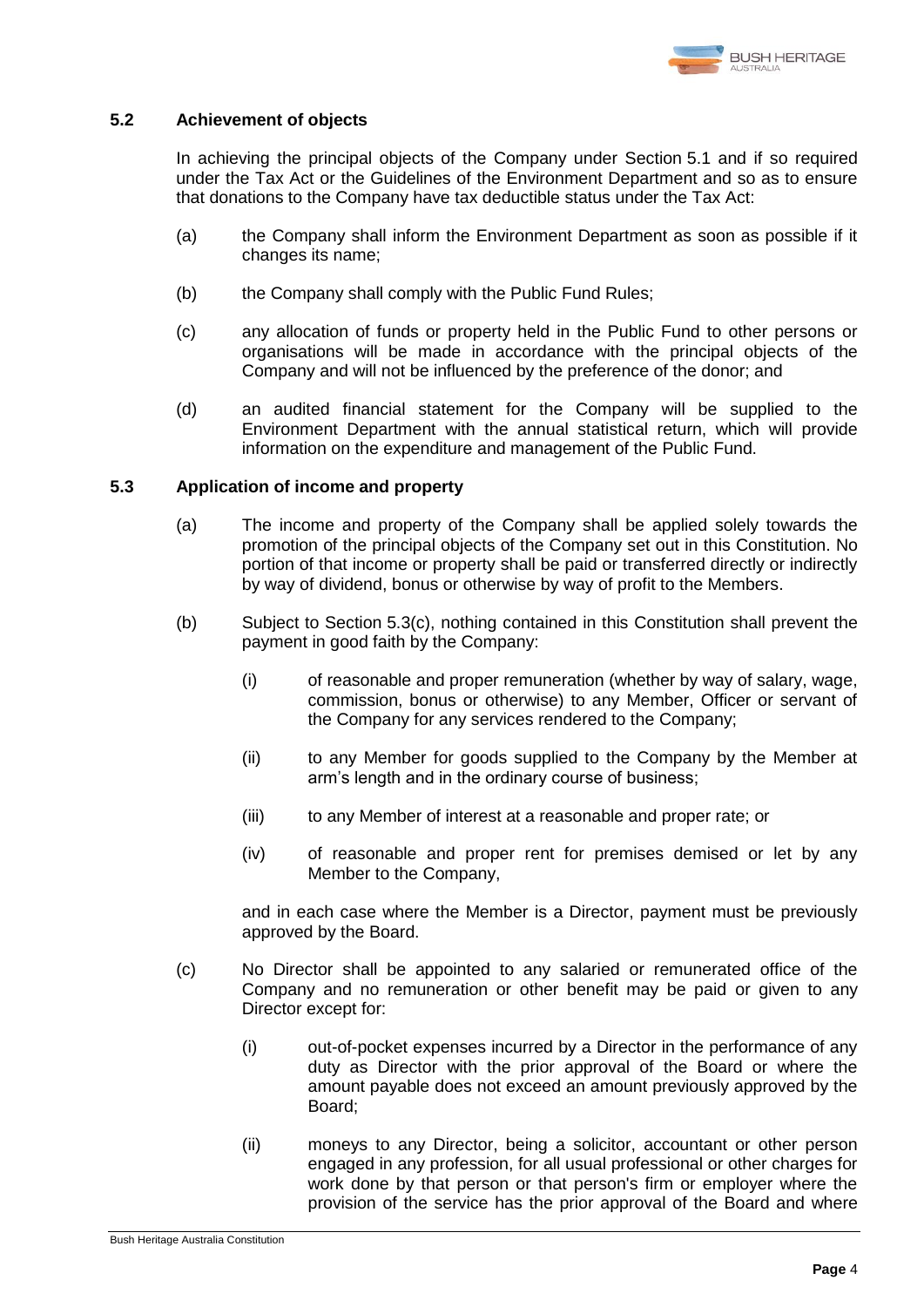

the amount payable is approved by the Board and is not more than an amount which commercially would be reasonable payment for the service;

- (iii) an insurance premium in respect of a contract insuring a Director for a liability incurred as an Officer of the Company where the Board has previously approved the payment of the premium; or
- (iv) any amount to a Director in respect of the indemnity given under Section [59](#page-26-0) where such payment has been previously approved by the Board.

# **5.4 Entrenchment of objects provisions**

The Company must make the notifications required by section 151 of the Act if it modifies Sections [5.1,](#page-6-0) [5.2](#page-7-1) or [5.3.](#page-7-2)

# **LIABILITY**

# **6 Liability**

The liability of the Members is limited.

# **MEMBERSHIP**

# **7 Membership**

- 7.1 While the Company is on the Register of Environmental Organisations, to comply with section 30-275 of the Tax Act the number of Members will be at least 50. The number of Members may be limited above that number from time to time by the Board.
- 7.2 The Members shall consist of:
	- (a) the subscribers to this Constitution; and
	- (b) such persons admitted to membership in accordance with Section [8,](#page-8-0)

until they cease to be a Member under Sections [11](#page-10-0) to [14.](#page-11-0)

- 7.3 Membership of the Company is divided into the following classes:
	- (a) ordinary membership; and
	- (b) honorary life membership.

# <span id="page-8-0"></span>**8 Application for membership**

# **8.1 Application for ordinary membership**

(a) A person is eligible to apply for membership if he or she is a natural person over 18 years in age.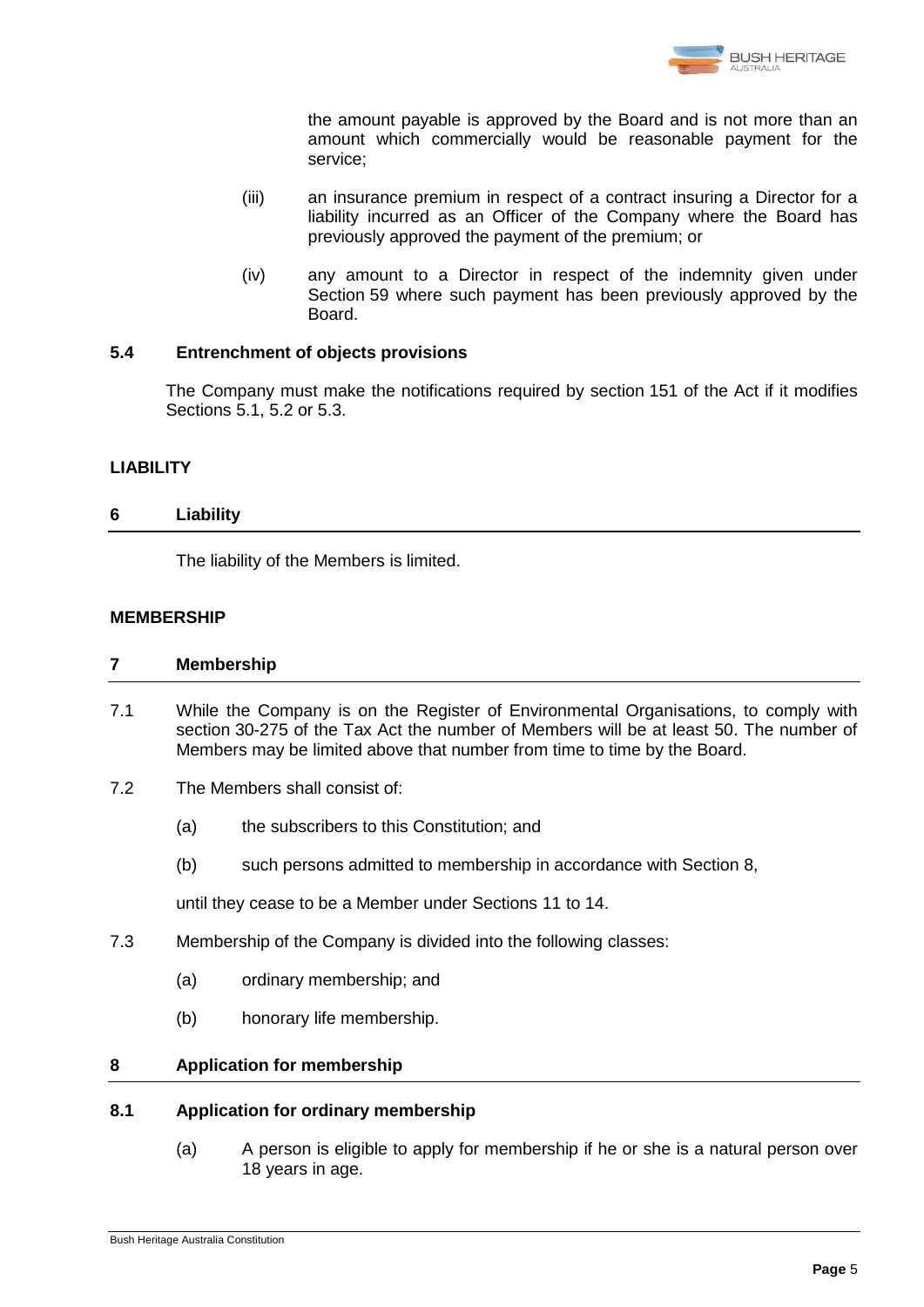

- (b) An applicant for ordinary membership shall be proposed by one Member and seconded by another Member.
- (c) The membership application shall be made in writing, signed by the applicant and the applicant's proposer and seconder, and shall be in the form prescribed by the Board.
- (d) At the next Board meeting as soon as practicable after receiving any membership application, the Board must consider it and either accept or reject it. The Board shall not be required to give any reason for its decision.
- (e) When an applicant has been accepted for membership the Company Secretary shall send the applicant a written acceptance notice and a request for payment of the entrance fee (if any, determined by the Board) and first annual membership fee.
- (f) Upon payment of his or her first annual membership fee, or if no payment is required then immediately, the applicant shall become a Member. If payment is not made within 2 calendar months after the date of the notice, the Board may in its discretion withdraw the acceptance notice and offer of membership.

# **8.2 Nomination of honorary life Members**

- (a) A natural person may be nominated, with the nominee's agreement, as an honorary life Member, in recognition of long and distinguished service to the Company. The nomination must be made in writing, signed by no less than 5 Members and given to the Board. The nominee need not be an existing Member.
- (b) At the next Board meeting, as soon as practicable after receiving any nomination, the Board must consider it and either accept that it be put to the Members or reject it. The Board shall not be required to give any reason for its decision.
- (c) A nominee shall not be admitted as an honorary life Member if, at the time of the admission, the number of honorary life Members would exceed 10% of the total number of ordinary Members. The Board may hold the nomination for up to 5 years while this restriction applies.
- (d) If the Board accepts that the nomination should be put to the Members, this must be included in the next notice of general meeting.
- (e) If the Members resolve to admit the nominee as an honorary life Member then the person will immediately become an honorary life Member and be registered as such in the Company's register of Members.
- (f) Honorary life Members are not required to pay any entrance fee or annual membership fee. Honorary life Members otherwise have all the rights, obligations and entitlements of ordinary Members.

# **9 Annual membership fee**

9.1 The Members (excluding honorary life Members) shall pay to the Company the annual membership fee determined by the Board from time to time. The Members (excluding honorary life Members) may by ordinary resolution disallow the annual membership fee set by the Board, in which case the annual membership fee reverts to the last undisputed amount plus an adjustment for CPI. The Board has the power to waive or amend the requirement for the payment of the annual membership fee for any Member.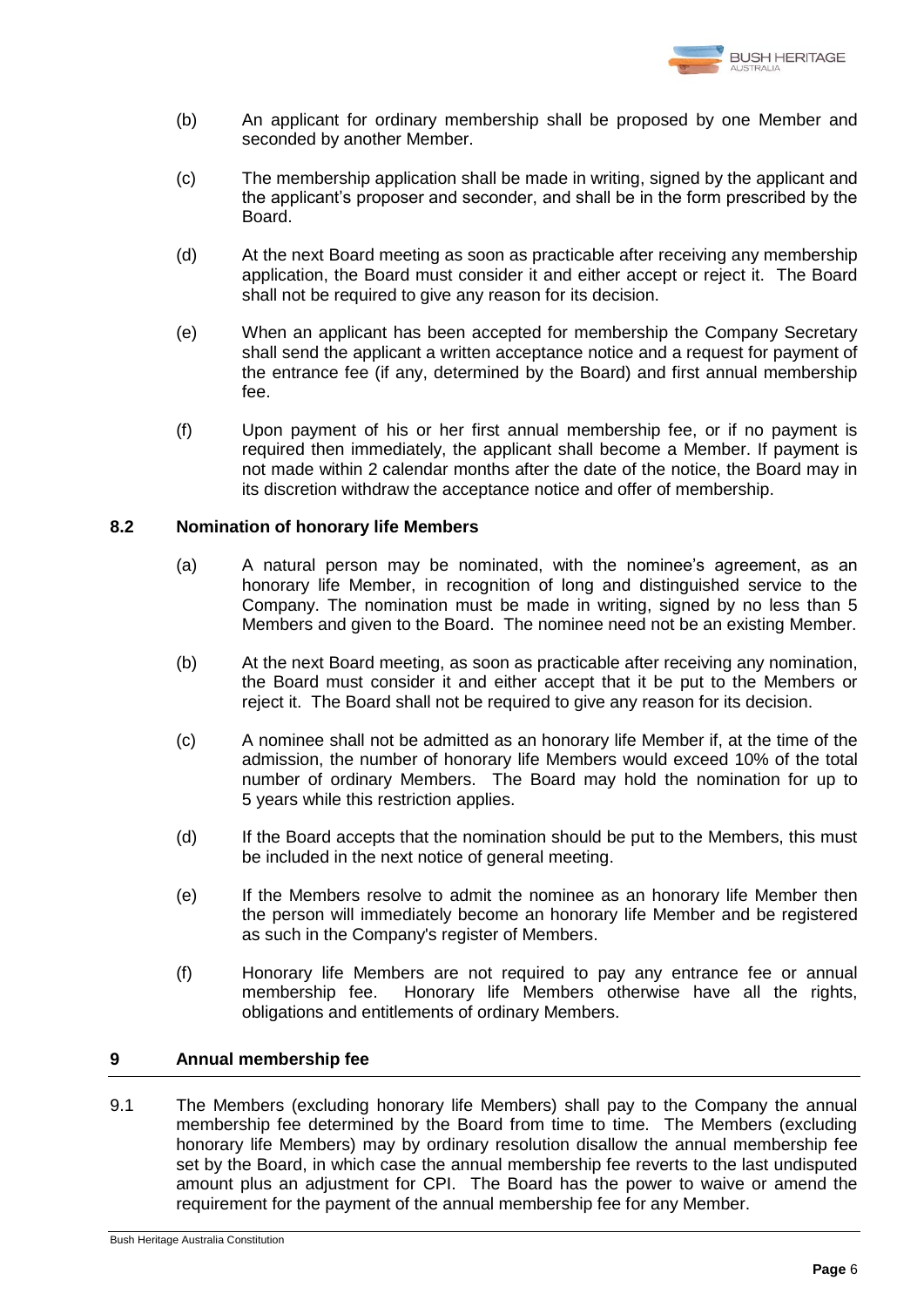

9.2 All annual membership fees (if any) become due and payable in advance on 1 July each year.

# **10 Register of Members**

The Company shall keep a register of its Members in which shall be entered:

- (a) the names and addresses of the Members;
- (b) the class of membership of each Member;
- (c) the date at which the name of a Member was entered in the register; and
- (d) the date on which any person ceased to be a Member.

# <span id="page-10-0"></span>**CESSATION OF MEMBERSHIP**

#### **11 Resignation of a Member**

A person may resign membership at any time by giving written notice to the Company Secretary. The resignation takes effect when the Company Secretary receives the resignation notice or at a later date specified in that notice. The Company Secretary must accordingly update the register of Members.

#### **12 Non-payment of annual membership fee**

- <span id="page-10-1"></span>12.1 If the annual membership fee of a Member (other than an honorary life Member) remains unpaid for a period of 2 calendar months after it becomes due, the Company Secretary shall give notice to the Member of that fact, and shall request that payment be made by the date specified in the notice, which shall be no less than 14 days.
- 12.2 If payment is not received by the deadline set under Section [12.1](#page-10-1) the Board may terminate the person's membership and accordingly update the register of Members.
- 12.3 The Board may, if it thinks fit, subject to payment of all arrears, reinstate the Member and restore the person's name to the register of Members.

# <span id="page-10-2"></span>**13 Misconduct of a Member**

- 13.1 If any Member:
	- (a) is in breach of or wilfully refuses or neglects to comply with this Constitution or the Company's by-laws, regulations, policies or other documents made under this Constitution; or
	- (b) is guilty of any act or omission which, in the opinion of the Board, is unbecoming of a Member or prejudicial to the interests of the Company,

the Board may resolve to censure, suspend or expel (*discipline*) the Member in accordance with this Section [13.](#page-10-2)

13.2 Before the Board makes any resolution to discipline a Member, it must give the Member: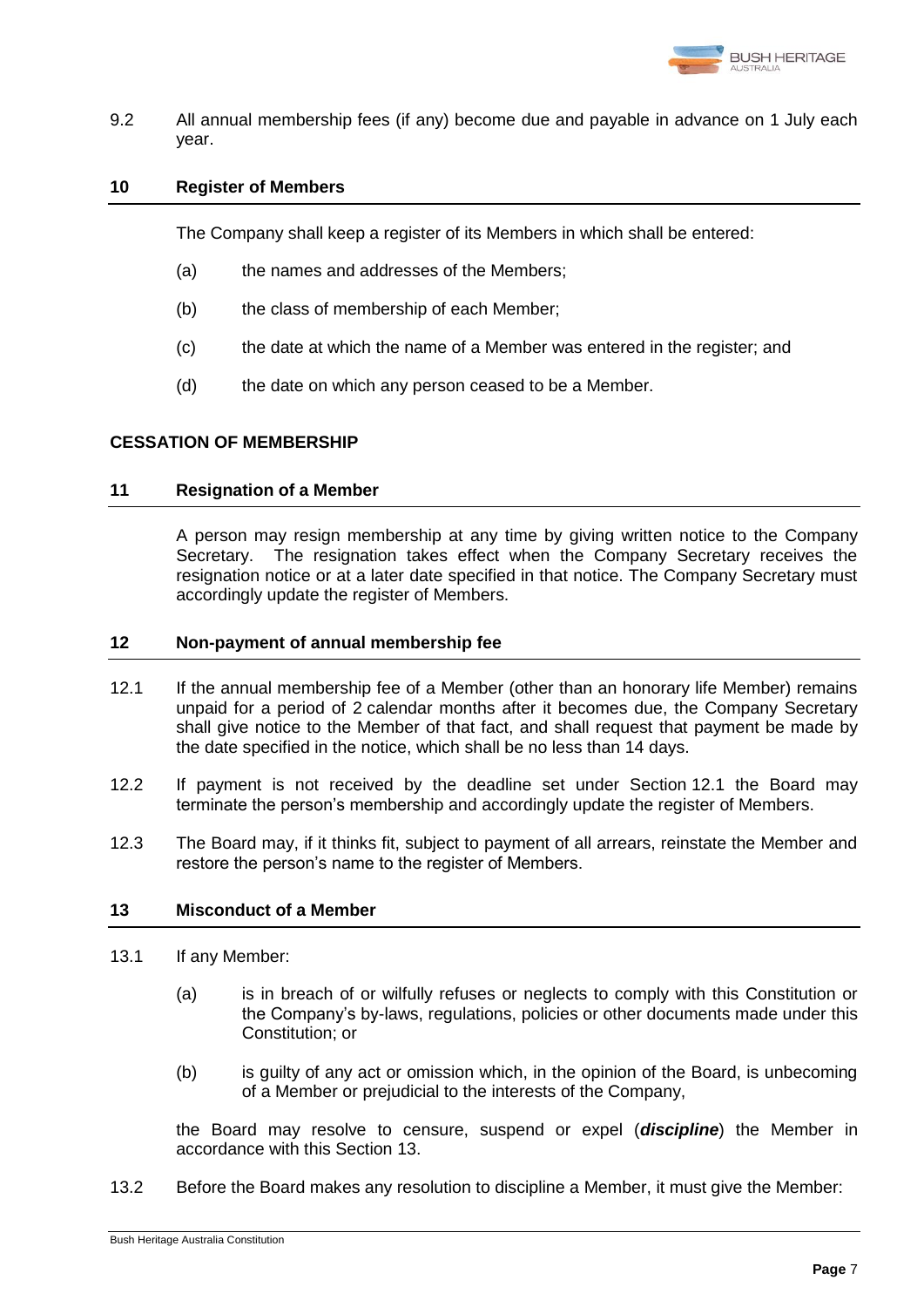

- (a) at least 7 days' written notice setting out the date, time and place at which the question of discipline of that Member shall be considered by the Board and the nature of the alleged misconduct; and
- (b) the right to make submissions, in either written or verbal form, to the Board in respect of the alleged misconduct.
- <span id="page-11-1"></span>13.3 The Company Secretary shall promptly give notice of any Board resolution regarding the question of discipline to the Member concerned. If the Board resolved to discipline the Member, the notice must explain that the Member has the right, exercisable by notifying the Company Secretary within 14 days after receipt of the notice (the *Notice Period*), to appeal the matter. Upon receipt of such notice of appeal, the Company Secretary shall cause, within 3 months of the receipt of the notice, an appeal meeting to be held to determine the outcome of the appeal and the discipline does not take effect until the appeal is complete. If the Member does not exercise that right, the discipline takes effect upon the expiry of the Notice Period.
- 13.4 The appeal will be heard by the Company's appeals committee which will have an independent chair nominated by the President of the Law Council of Australia or his or her nominee. At any appeal meeting convened under Section [13.3,](#page-11-1) the Member and the Board shall be given a reasonable opportunity to present their respective cases.
- 13.5 The outcome of the appeal shall be determined by a resolution of the appeals committee. If a resolution to discipline the Member is passed at the meeting by a majority of two-thirds of the appeals committee members, that Member shall, as the case may be, be so disciplined or cease to be a Member and the register of Members updated accordingly.

# <span id="page-11-0"></span>**14 Other grounds for cessation of membership**

A person's membership shall automatically cease on the date that he or she:

- (a) dies;
- (b) becomes of an unsound mind or a person whose estate is liable to be dealt with in any way under the laws relating to mental health;
- (c) becomes bankrupt; or
- (d) is convicted of an indictable offence.

# **15 Member's liability following cessation of membership**

Any person whose membership ceases in accordance with this Constitution shall remain liable for:

- (a) any annual membership fee which has become due and payable and which remains unpaid at the date of resignation or termination of membership;
- (b) any sum not exceeding \$10 for which that Member is liable to pay under Section [60.2;](#page-27-0) and
- (c) all other monies due by that Member to the Company,

and shall not be entitled to any full or partial refund of any annual membership fee.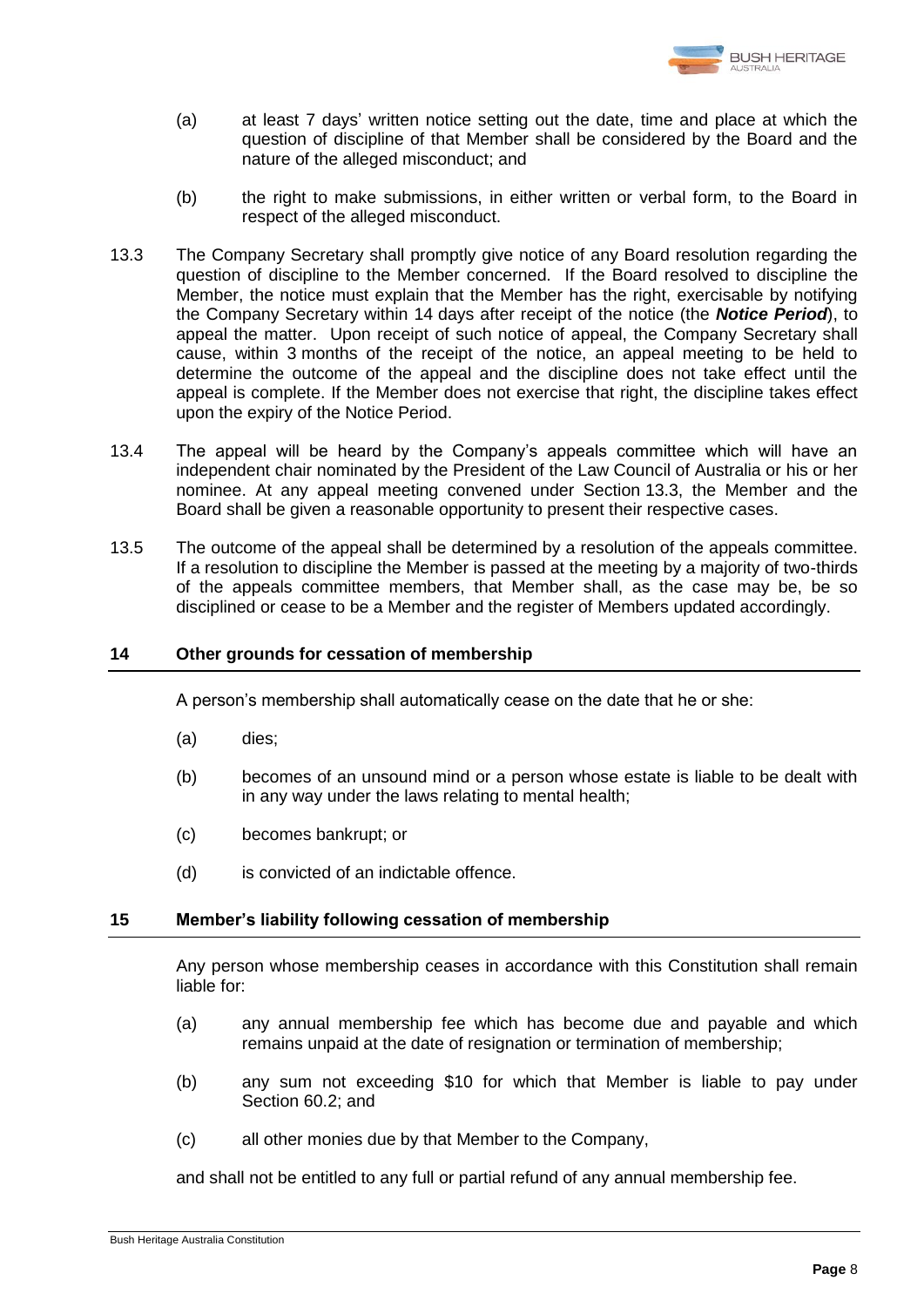

#### **GENERAL MEETINGS**

#### **16 Power of Directors to convene**

- <span id="page-12-0"></span>16.1 Any two Directors may convene a general meeting whenever those Directors think fit.
- 16.2 The Directors who convene a general meeting under Section [16.1](#page-12-0) may cancel that meeting by notice in writing to all Members.
- <span id="page-12-2"></span>16.3 The Board may, other than in respect of a general meeting requisitioned in accordance with the Act, postpone a general meeting or change the place at which it is to be held. Notice of the postponed general meeting will be given in accordance with Section [18.3.](#page-12-1)

#### **17 Annual general meetings and special general meetings**

An annual general meeting of the Company shall be held in accordance with the Act and the ACNC Act. All general meetings other than the annual general meeting shall be called special general meetings.

#### **18 Notice of general meetings**

- 18.1 Each notice convening a general meeting shall contain the information required by law.
- 18.2 The proceedings at or any resolution passed at a general meeting is not invalidated by a person entitled to receive notice:
	- (a) accidentally not being given notice; or
	- (b) not receiving that notice.
- <span id="page-12-1"></span>18.3 If a meeting is postponed pursuant to Section [16.3,](#page-12-2) notice must be given not later than 72 hours before the time of the meeting to all persons to whom the notice of meeting (the *first notice*) was given. The postponing notice must specify the new place, date and time of the meeting. The meeting at the postponed time is taken to be duly convened under the first notice.

# **19 Business of general meetings**

Unless all of the Members, whether or not present, unanimously agree otherwise, no business shall be transacted at any general meeting except as set out in the notice of meeting.

# **20 Quorum**

- 20.1 No business shall be transacted at any general meeting unless a quorum of Members is present throughout the meeting.
- 20.2 Except as otherwise provided in this Constitution, six Members Present constitute a quorum.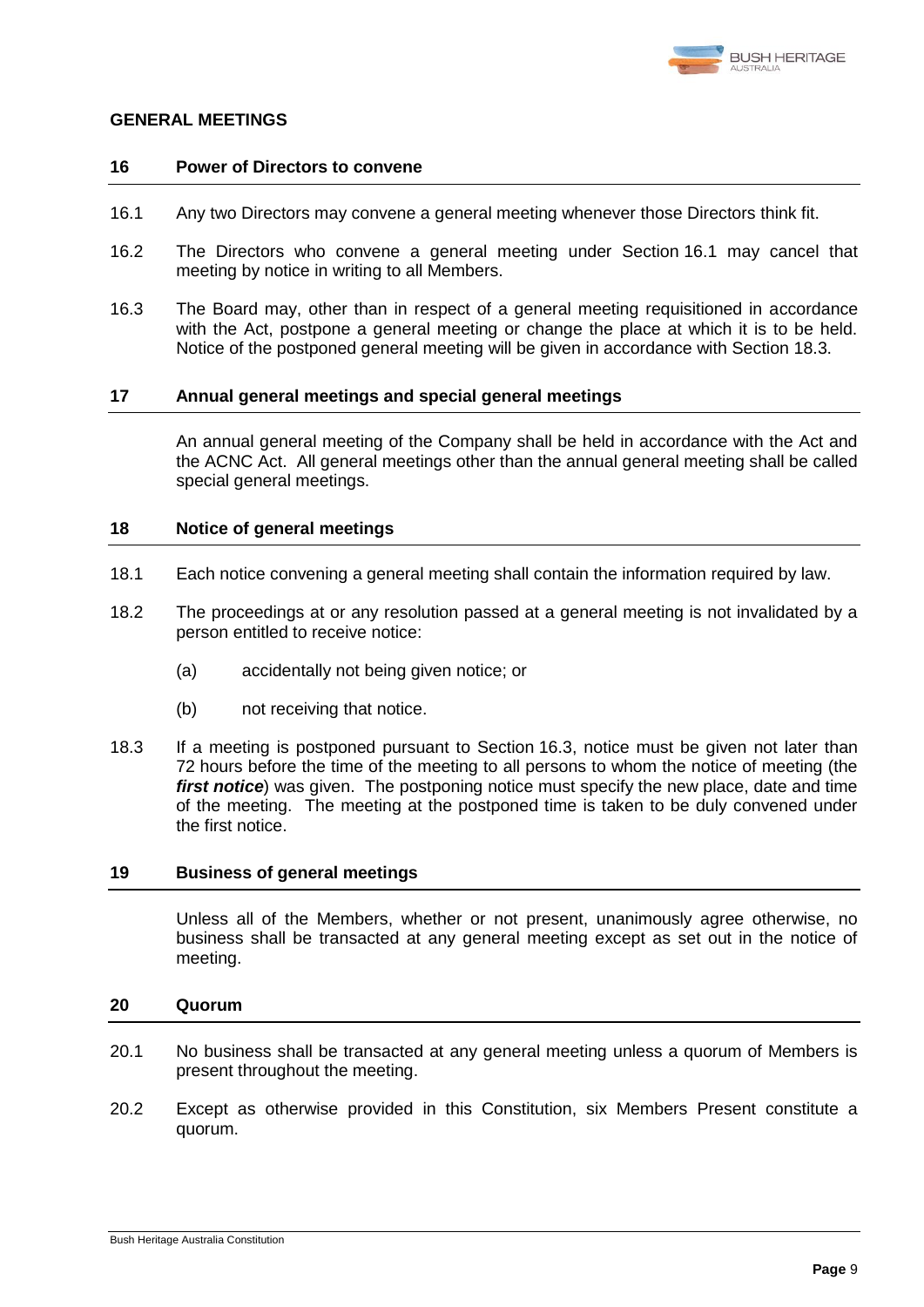

# **21 If quorum not present**

If a quorum is not present within 30 minutes of the general meeting's appointed time:

- (a) where the meeting is convened on the requisition of Members, it is dissolved;
- (b) in any other case:
	- (i) the meeting stands adjourned to a day and at a time and place as the Board decides or, if no decision is made by the Board, to the same day in the next week at the same time and place; and
	- (ii) if at the adjourned meeting a quorum is not present within 30 minutes of the appointed time, the meeting is dissolved.

# **22 Chair of general meetings**

The Chair of a general meeting will be:

- (a) the President;
- (b) in the absence of the President being willing and able to chair the Vice President;
- (c) in the absence of the President and Vice President being willing and able to chair – one of the Directors elected from their number; or
- (d) in the absence of any Directors being willing and able to chair one of the Members elected from their number.

# **23 Adjournments**

- 23.1 The Chair of a general meeting may and must if so directed by resolution of the Members Present adjourn the meeting from time to time and from place to place.
- 23.2 No business shall be transacted at any adjourned general meeting other than the business left unfinished at the meeting from which the adjournment took place.
- 23.3 It is not necessary to give any notice of an adjournment of a general meeting, except that the Board may give notice if it considers it necessary.

#### **24 Voting at general meetings**

- <span id="page-13-0"></span>24.1 Any resolution to be considered at a general meeting shall be decided on a show of hands unless a poll is demanded by the President, 5 Members or 5% of Members.
- 24.2 A declaration by the Chair of the general meeting that a resolution has on a show of hands been carried (by a particular majority) or lost and an entry to that effect in the minutes of the meeting shall be taken as conclusive evidence of the fact without the need to show the number or proportion of the votes recorded in favour of or against the resolution.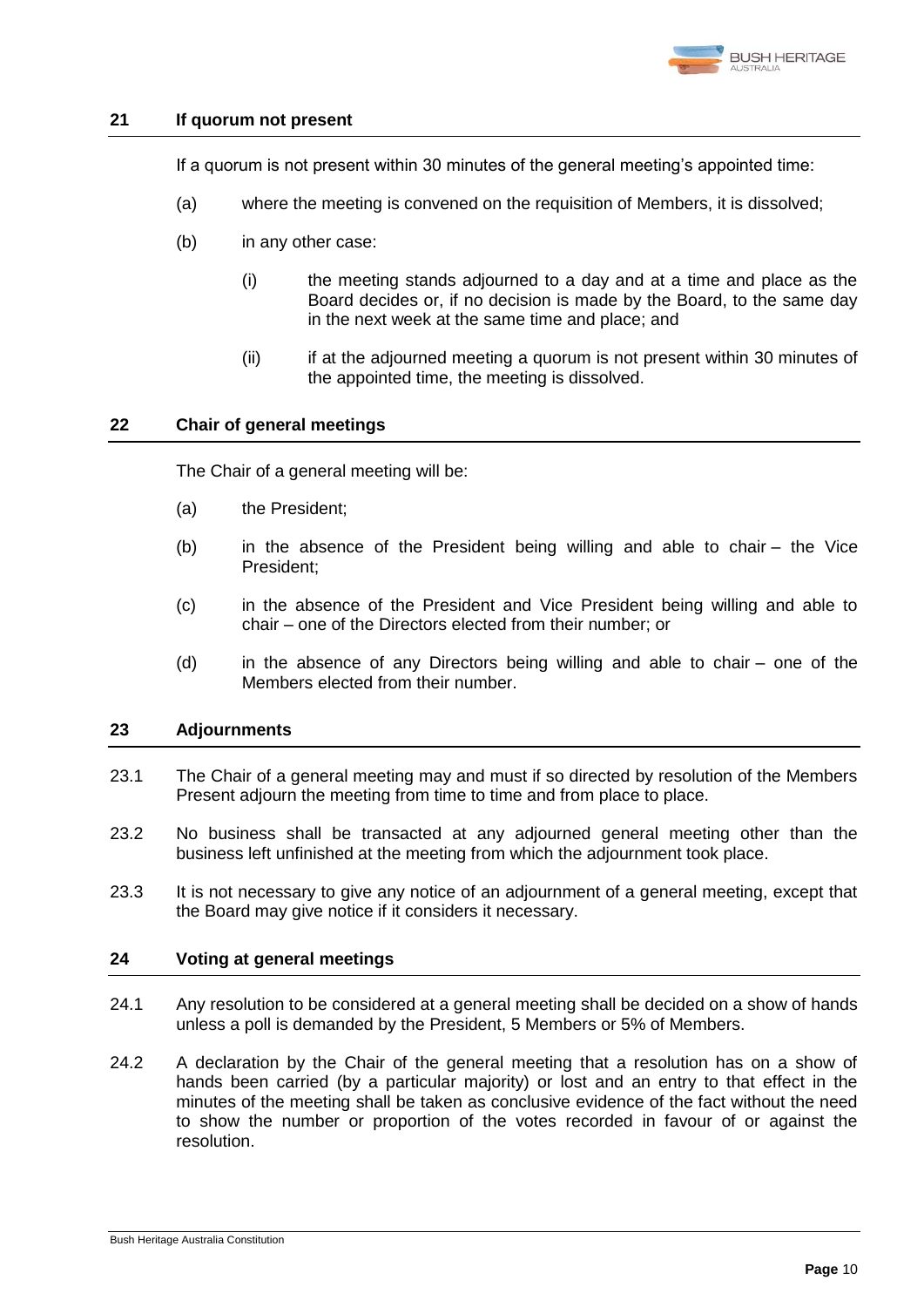

24.3 A Member shall not be entitled to attend, speak or vote at any general meeting unless all sums presently payable by that Member in respect of her or his membership have been paid.

# **25 Procedure for polls**

- 25.1 A poll when demanded under Section [24.1:](#page-13-0)
	- (a) on the election of a Chair or on a resolution of adjournment shall be taken immediately; and
	- (b) otherwise shall be taken in the manner and at the time the Chair directs and the demand for a poll shall not prevent a meeting from continuing for the transaction of any business other than that on which a poll has been demanded.
- 25.2 The result of the poll shall be a resolution of the general meeting at which the poll was demanded.

#### **26 Casting vote**

In the case of an equality of votes on a show of hands or on a poll the Chair of the general meeting has a casting vote in addition to any vote to which the Chair may be entitled as a Member.

#### **27 Representation and voting of Members**

Subject to this Constitution:

- (a) at meetings of Members, each Member entitled to attend and vote may attend and vote in person, by proxy or by attorney;
- (b) on a show of hands, every Member personally present having the right to vote at the meeting has one vote; and
- (c) on a poll, every Member Present having the right to vote at the meeting has one vote.

# **28 Objections to qualification to vote**

- 28.1 An objection to the qualification of a person to vote may be raised only at the meeting or adjourned meeting at which the vote objected to is tendered.
- 28.2 Any objection shall be referred to the Chair of the general meeting, whose decision shall be final.

# **29 Appointment of proxy**

A Member may appoint one proxy who need not be a Member.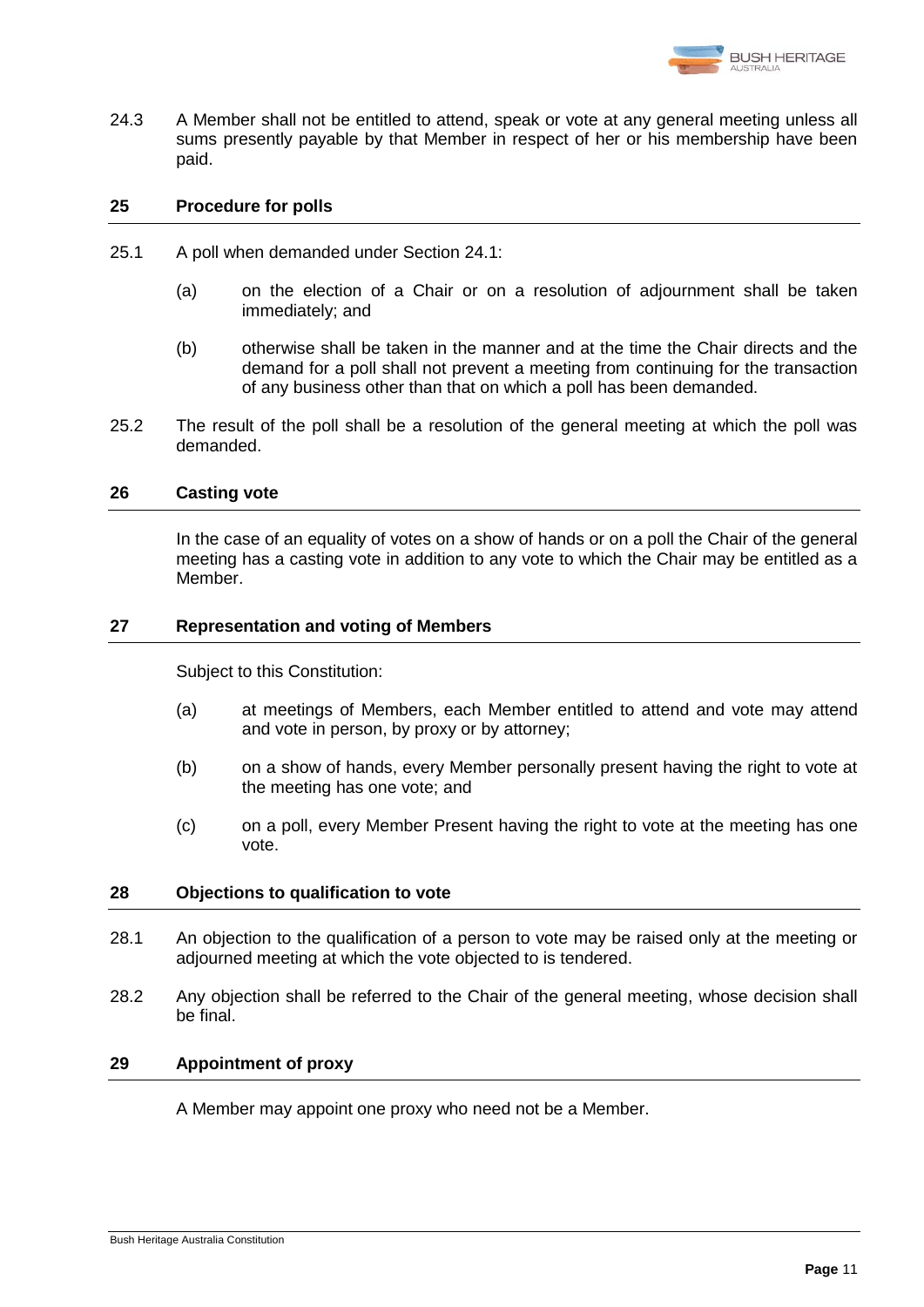

# **30 Proxy documents**

- 30.1 An instrument appointing a proxy must be in writing under the hand of the appointor or of the appointor's attorney duly authorised in writing.
- 30.2 A proxy may vote as the proxy thinks fit on any motion or resolution in respect of which no manner of voting is indicated.
- 30.3 An instrument appointing a proxy may be in any form that the Board may accept or stipulate and which complies with section 250A of the Act.

# **31 Lodgement of proxies etc**

- <span id="page-15-0"></span>31.1 For an instrument appointing a proxy, an attorney or a representative to attend and vote at a general meeting of the Company (or at all general meetings for a specified period) to be effective the following documents must be received by the Company not less than 48 hours (or any shorter period as the Board may permit) before the commencement of the meeting or adjourned meeting at which the instrument is to be used or the power is to be exercised:
	- (a) the proxy's appointment;
	- (b) if the appointment is signed, or otherwise authenticated in a manner prescribed by regulations made for the purposes of section 250A(1) of the Act, by the appointor's attorney — the authority under which the appointment was signed or authenticated or a certified copy of the authority.
- 31.2 For the purposes of Section [31.1,](#page-15-0) the Company receives these documents when they are received at any of the following:
	- (a) the Company's registered office;
	- (b) a fax number at the Company's registered office; or
	- (c) a place or fax number or email specified for the purpose in the notice of meeting.

# **32 Validity of proxies**

- 32.1 A vote exercised in accordance with the terms of an instrument of proxy, a power of attorney or other relevant instrument of appointment is valid despite:
	- (a) death or unsoundness of mind of the appointor; or
	- (b) the revocation of the instrument (or of the authority under which the instrument was executed) or the power,

if no notice in writing of the death, unsoundness of mind or revocation has been received by the Company at its registered office not less than 48 hours (or any shorter period as the Board may permit) before the commencement of the meeting, or adjourned meeting at which the instrument is used or the power is exercised.

32.2 A proxy is not revoked by the appointor attending and taking part in the meeting. However, during that time the proxy's power to speak and vote is suspended.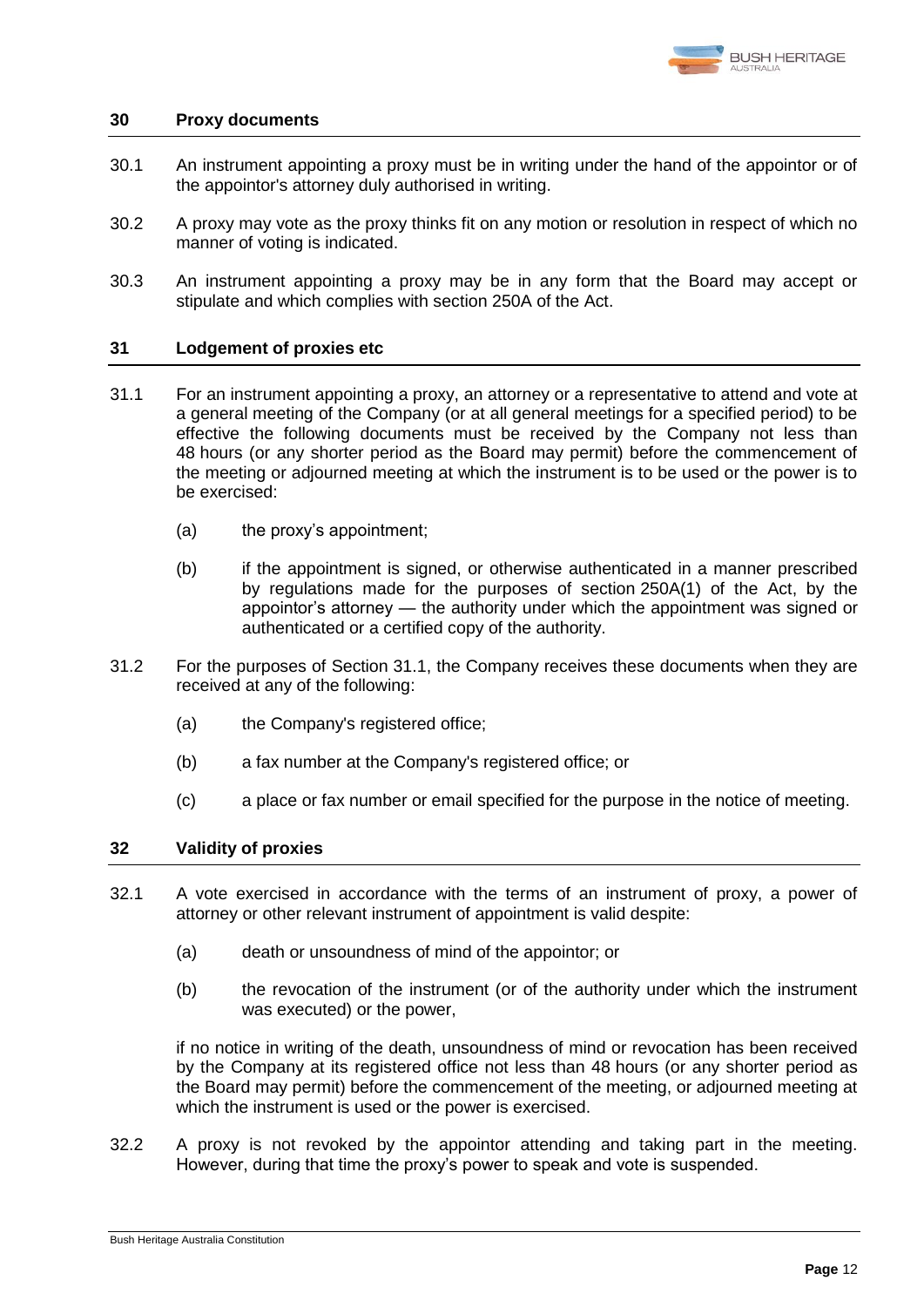

# **33 Where proxy is incomplete**

- 33.1 No instrument appointing a proxy is treated as invalid merely because it does not contain:
	- (a) the address of the appointor or of a proxy;
	- (b) the proxy's name or the name of the office held by the proxy; or
	- (c) in relation to any or all resolutions, an indication of the manner in which the proxy is to vote.
- 33.2 Where the instrument does not specify the name of a proxy, the instrument is taken to be given in favour of the Chair of the general meeting.

#### **34 Right of Officers and advisers to attend general meeting**

- 34.1 A Company Secretary who is not a Member is entitled to be present and, at the request of the President or the Chair, to speak at any general meeting.
- 34.2 Any other person (whether a Member or not) requested by the Board to attend any general meeting is entitled to be present and, at the request of the President or the Chair, to speak at that general meeting.

# <span id="page-16-0"></span>**ELECTION, APPOINTMENT AND REMOVAL OF DIRECTORS**

#### **35 Number of Directors**

- <span id="page-16-1"></span>35.1 The Company shall have not less than five nor more than ten Directors all of whom must be natural persons, and:
	- (a) one will be reserved for and can only be filled, at the option of the Board, by an appointed Director;
	- (b) no more than two will be appointed Directors; and
	- (c) the balance will be elected Directors.
- 35.2 The Company may from time to time by resolution of a two thirds majority of Members Present passed at a general meeting increase or reduce the allowable number of Directors.

# <span id="page-16-3"></span>**36 Election and appointment of Directors**

# **Elected Directors**

- <span id="page-16-4"></span>36.1 No person shall be eligible for election as a Director unless that person is a Member and is not precluded from being elected by Section [37.](#page-18-0)
- <span id="page-16-2"></span>36.2 Each Director elected by the Members will serve for a term of 3 years (between annual general meetings) commencing at the end of the annual general meeting at which they were declared elected and concluding at the end of the third annual general meeting after that commencement. Subject to Section [37,](#page-18-0) a Director is eligible to be nominated for reelection at the annual general meeting at which their term of office concludes.

Bush Heritage Australia Constitution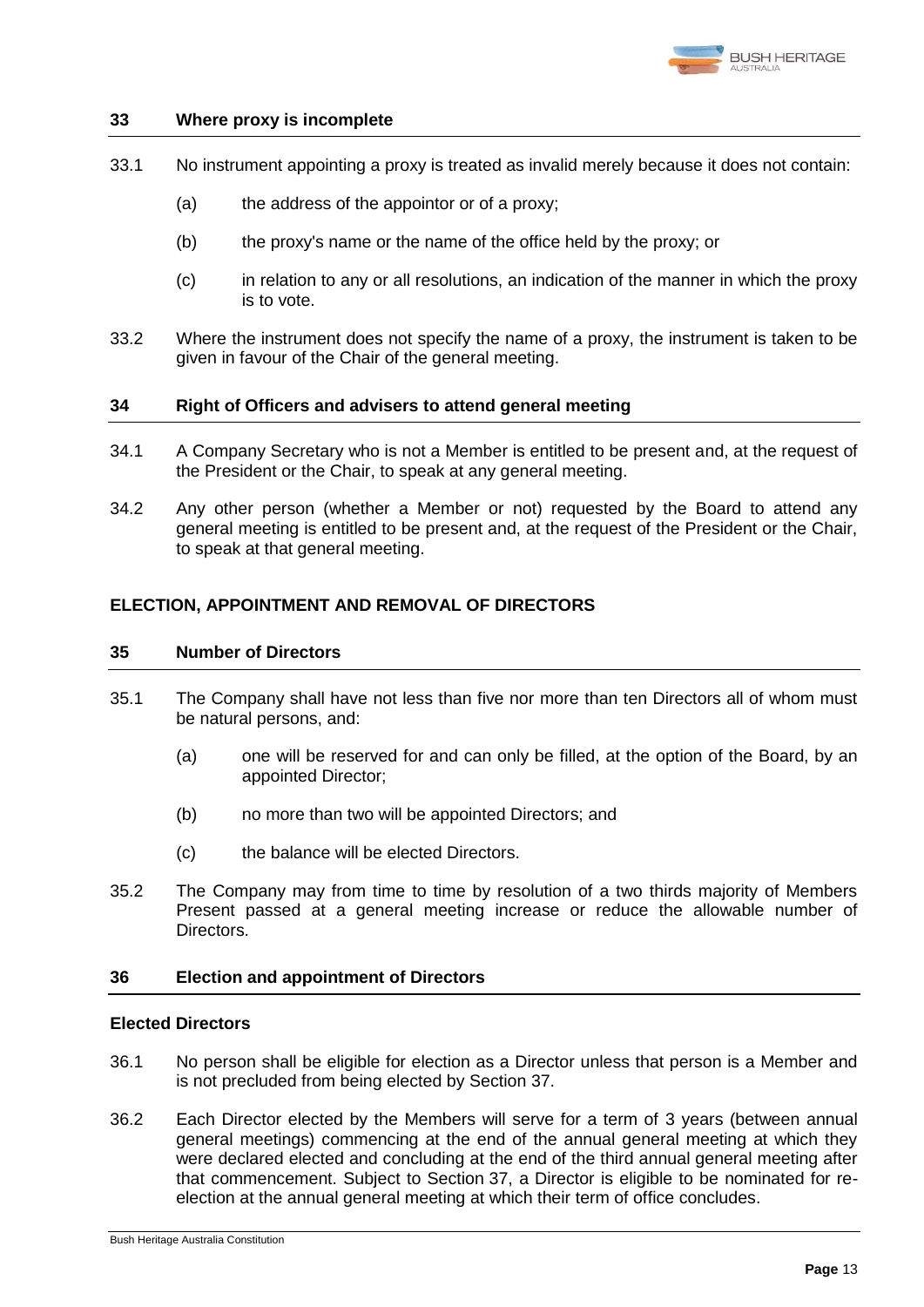

- <span id="page-17-4"></span>36.3 The election of the Directors shall take place at the annual general meeting and in the following manner:
	- (a) Nominations for Directors shall be in writing signed on behalf of two Members entitled to vote at such an election and shall bear the candidate's consent endorsed on the document. Such nomination shall be lodged with the Company Secretary at least 14 days before the annual general meeting at which the election is to take place.
	- (b) A list of the candidates' names, in alphabetical order, with the proposer's and seconder's names, shall be posted in a conspicuous place in the registered office of the Company for at least 7 days immediately preceding the general meeting.
	- (c) If the number of candidates exceeds the number of vacancies, balloting lists shall be prepared and distributed at the annual general meeting, containing the names of the candidates only in alphabetical order, and each Member Present at the annual general meeting shall be entitled to vote for any number of such candidates not exceeding the number of vacancies. Otherwise the candidates must be declared elected.
	- (d) The result of the election will be declared at the annual general meeting.
	- (e) If the election does not result in the number of Directors meeting the requirements of Section [35,](#page-16-0) then a casual vacancy or vacancies are deemed to exist and Sections [36.7](#page-17-0) to [36.10](#page-18-1) will apply to the extent necessary for the number of Directors to comply with Section [35.](#page-16-0)

# **Appointed Directors**

- 36.4 A person shall be eligible for appointment as a Director under Section [36.5](#page-17-1) so long as the person is a Member and is not precluded from being appointed by Section [37.](#page-18-0)
- <span id="page-17-1"></span>36.5 The Board shall have power at any time and from time to time to appoint any Members to be appointed Directors up to the number of unfilled appointed Director positions specified in Section [35.1.](#page-16-1)
- <span id="page-17-2"></span>36.6 Directors appointed in accordance with Section [36.5](#page-17-1) shall be appointed for a term of up to 3 years (as determined by the Board at the time of making the appointment) from the date of appointment, provided that any term of appointment must not result in the Director serving greater than 9 years continuously.

# **Casual vacancies**

- <span id="page-17-0"></span>36.7 A casual vacancy arises upon the vacation of office by an elected Director before the conclusion of the Director's full term of office under Section [36.2.](#page-16-2) A casual vacancy does not arise upon the vacation of office by an appointed Director before the conclusion of the Director's term of appointment under Section [36.6.](#page-17-2)
- 36.8 No person shall be eligible for appointment as a Director to fill a casual vacancy unless that person is a Member, and is not precluded from being appointed by Section [37.](#page-18-0)
- <span id="page-17-3"></span>36.9 Subject to Section [36.10,](#page-18-1) the Board shall have power at any time and from time to time up to the beginning of the next annual general meeting after a casual vacancy arises to appoint any Member as a Director to fill a casual vacancy. The person so appointed is deemed to be an elected Director for the purposes of Section [35.1](#page-16-1) and holds office until the beginning of the next annual general meeting after their appointment.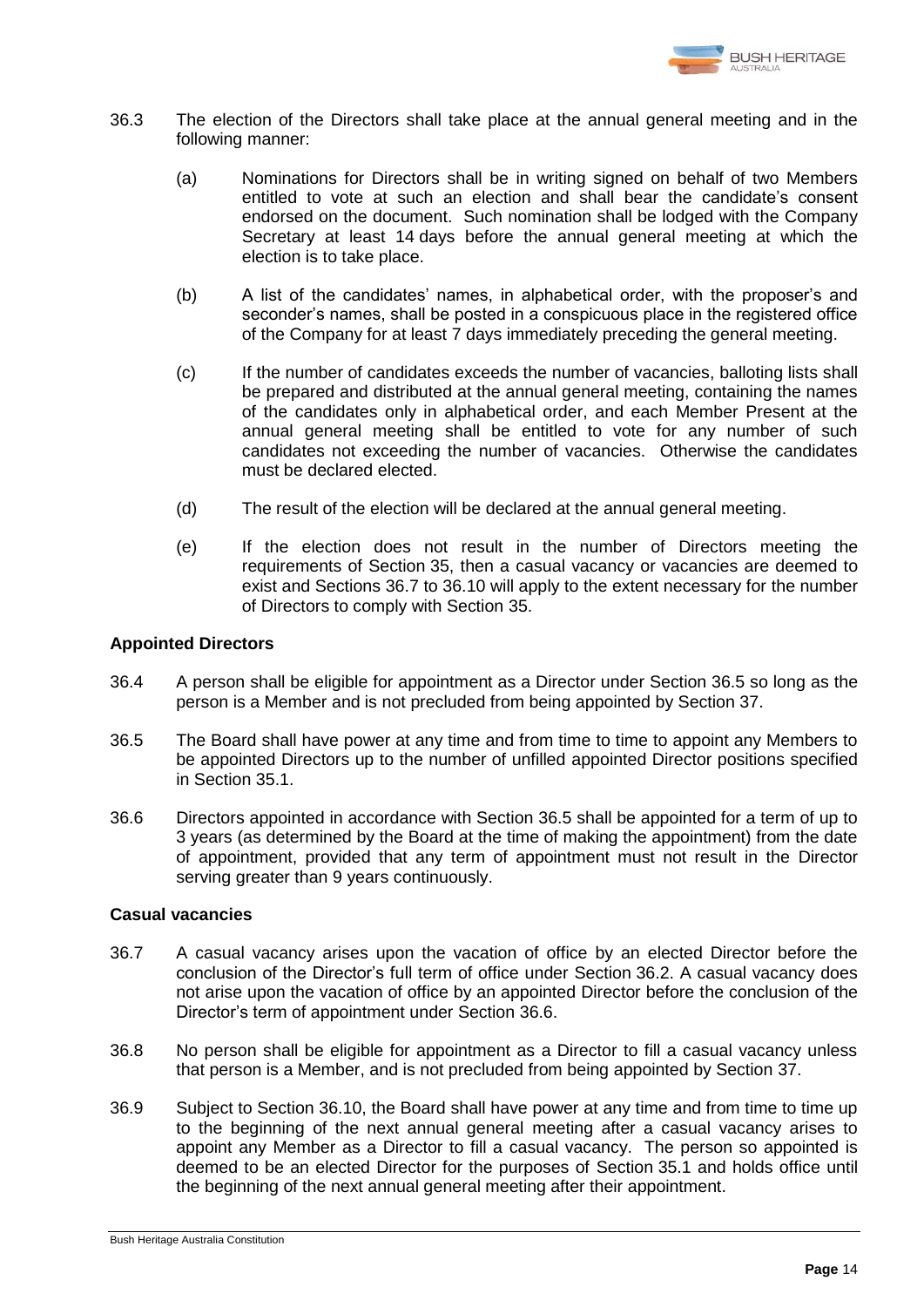

<span id="page-18-1"></span>36.10 If a casual vacancy results in a lower number of Directors than the allowable minimum under Section [35.1](#page-16-1) then the Board must exercise its power under Section [36.9](#page-17-3) as soon as practical.

# **Transitional arrangements**

36.11 Each Director declared elected at or before the 2014 annual general meeting will be an elected Director for the purposes of this Section [36.](#page-16-3)

#### <span id="page-18-0"></span>**37 Limit on continuous period of office as a Director**

If a Director has served 9 years or more continuously then the Director may finish serving his or her current term of office but does not become eligible to be elected or appointed (whether or not to a casual vacancy) until he or she has not been a Director for a subsequent continuous period of 3 years.

# **38 Removal of Directors by Members**

- <span id="page-18-2"></span>38.1 The Company may in accordance with the Act remove any Director before the expiration of that Director's term of office.
- 38.2 A Director removed by the Members under Section [38.1](#page-18-2) is thereafter ineligible to take office as an appointed Director or to fill a casual vacancy for 3 years from the date of removal, unless he or she is subsequently elected pursuant to Sections [36.1](#page-16-4) to [36.3.](#page-17-4)

#### **39 Vacation of office**

The office of a Director shall become vacant upon the conclusion of their term of office under Section [36.2](#page-16-2) or [36.6,](#page-17-2) [36.9](#page-17-3) or [38.1](#page-18-2) or if the Director:

- (a) ceases to be a Member;
- (b) ceases to be a Director by virtue of the Act or the ACNC Act;
- (c) is prohibited from being a Director of a company under the Act or the ACNC Act;
- (d) resigns her or his office by notice in writing given to the Company;
- (e) becomes bankrupt or makes any arrangement or composition with their creditors generally or becomes of unsound mind or a person whose estate is liable to be dealt with under the law relating to mental health;
- (f) holds any office of profit under the Company; or
- (g) dies.

# **POWERS AND DUTIES OF BOARD**

# **40 Powers of Board**

<span id="page-18-3"></span>40.1 Subject to the Act and this Constitution, the business of the Company is managed by the Board, which may exercise all powers of the Company which are not, by the Act or this Constitution, required to be exercised by the Company in general meeting.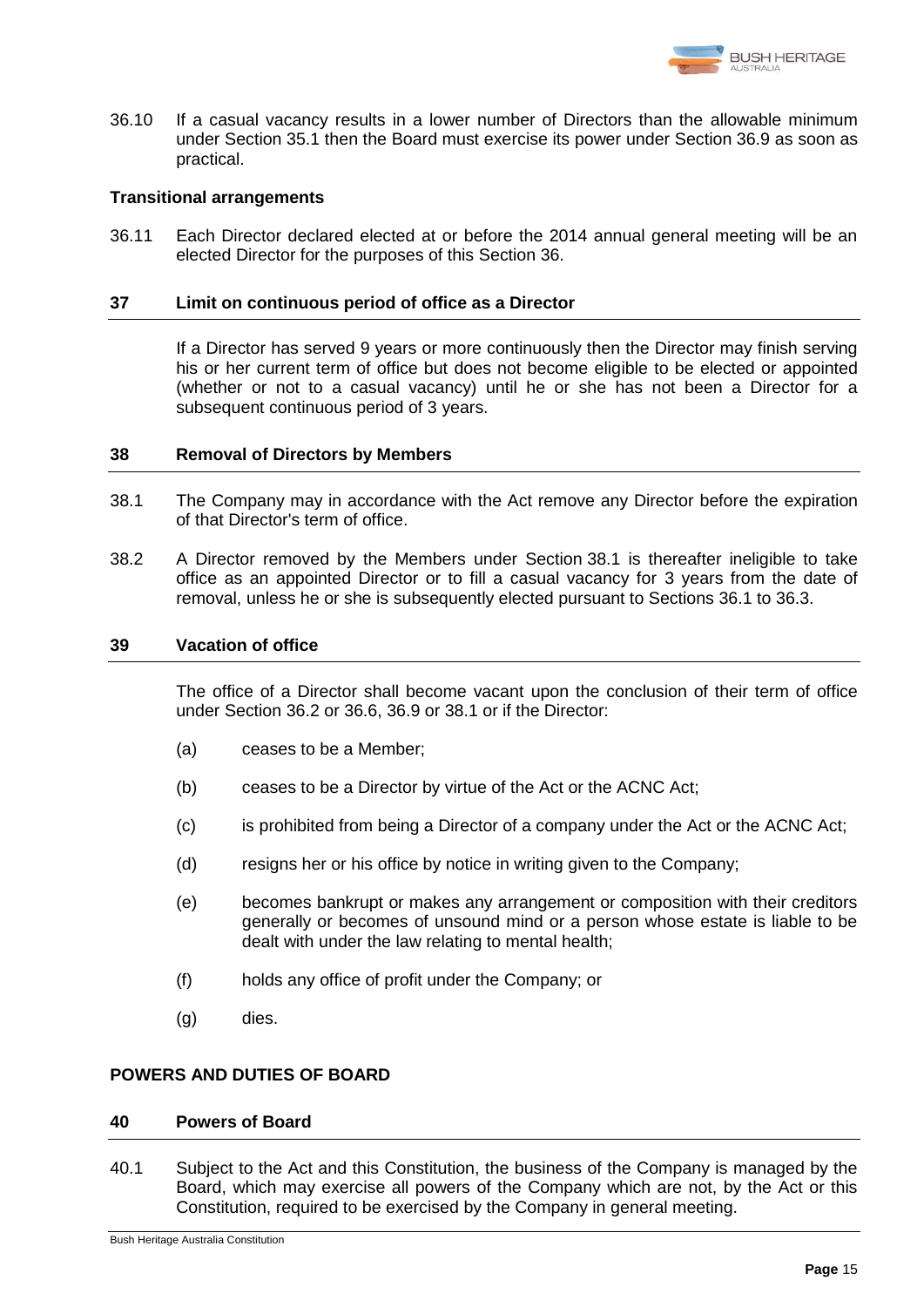

- 40.2 Without limiting the generality of Section [40.1,](#page-18-3) the Board may exercise all the powers of the Company:
	- (a) to borrow money, to charge any property or business of the Company (and to repay such money or seek the discharge of such charges);
	- (b) to issue debentures or give any other security for a debt, liability or obligation of the Company; and
	- (c) to exercise any powers of the Company to the extent incorporated into the Company's principal objects in Section [5.1.](#page-6-0)

# **41 Appointment of attorneys**

- <span id="page-19-1"></span>41.1 The Board may, by power of attorney, appoint any person to be the attorney of the Company for the purposes, with the powers, authorities and discretions vested in or exercisable by the Board for any period and subject to any conditions as it thinks fit.
- 41.2 Any appointment under Section [41.1](#page-19-1) may be made on terms for the protection and convenience of persons dealing with the attorney as the Board thinks fit and may also authorise the attorney to delegate all or any of the powers, authorities and discretions vested in the attorney.

# <span id="page-19-0"></span>**42 Office Bearers**

- 42.1 The Board shall elect from time to time a President and a Vice President from the Directors and may elect a replacement of any of them from time to time.
- 42.2 The Board may create or remove additional Office Bearer roles and may elect from the Directors from time to time a person to occupy such additional roles and may elect a replacement of any of them from time to time.

# **43 Negotiable instruments**

All negotiable instruments of the Company and all receipts for money paid to the Company shall be executed by:

- (a) any two Directors; or
- (b) a Director and Company Secretary; or
- (c) in such manner as the Board may decide from time to time.

# **44 Accounts**

- 44.1 The Board shall ensure that:
	- (a) proper accounts are kept with respect to all sums of money received and expended by the Company and the matter in respect of which the receipt and expenditure takes place and the assets and liabilities of the Company; and
	- (b) audited financial accounts are prepared which comply with the Act and any other enactment, section or regulation to which the Company may from time to time be subject.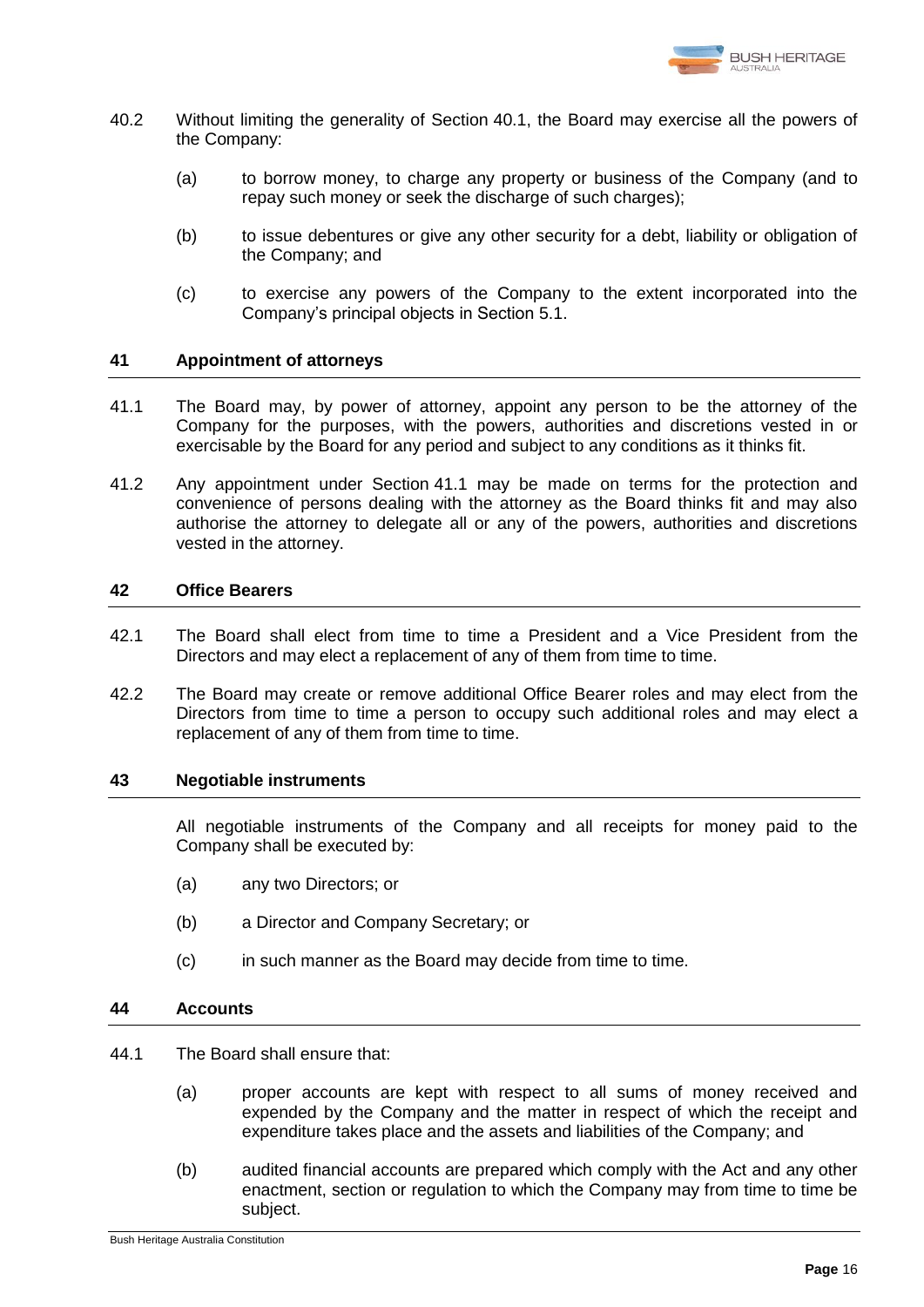

- 44.2 The financial year of the Company begins on 1 April each calendar year and ends on 31 March of the subsequent calendar year, unless some other financial year is approved by the relevant government authority.
- 44.3 The accounts shall be kept at the office of the Company or at such other place or places as the Board thinks fit and shall always be open to inspection by any Director.
- 44.4 The Board shall from time to time determine at what times and places, under what conditions or regulations the accounting and other records of the Company shall be open to the inspection of Members.

# <span id="page-20-1"></span>**PROCEEDINGS OF BOARD**

# **45 Proceedings**

- 45.1 The Board may meet for the dispatch of business and adjourn or otherwise regulate its meetings as it thinks fit.
- 45.2 The President may at any time, and the Company Secretary shall on the request of two Directors, convene a Board meeting.
- 45.3 Reasonable notice must be given to every Director of the place, date and time of every Board meeting. Where any Director is for the time being outside of Australia, notice need only be given to that Director if contact details outside of Australia have been given.

# <span id="page-20-2"></span>**46 Meetings by technology**

- <span id="page-20-0"></span>46.1 Subject to the Act, each Director consents to the use of the following technology for calling or holding a Board meeting:
	- (a) video;
	- (b) telephone;
	- (c) email;
	- (d) any other technology or technologies which permits each Director to communicate with every other Director.
- 46.2 Where the Directors are not all in attendance at one place and are holding a meeting using technology in accordance with Section [46.1:](#page-20-0)
	- (a) the participating Directors shall, for the purpose of every provision of this Constitution concerning meetings of the Board, be taken to be assembled together at a meeting and to be present at that meeting at the location where the Chair determines; and
	- (b) all proceedings of the Board conducted in that manner shall be as valid and effective as if conducted at a meeting at which all of those Directors were present.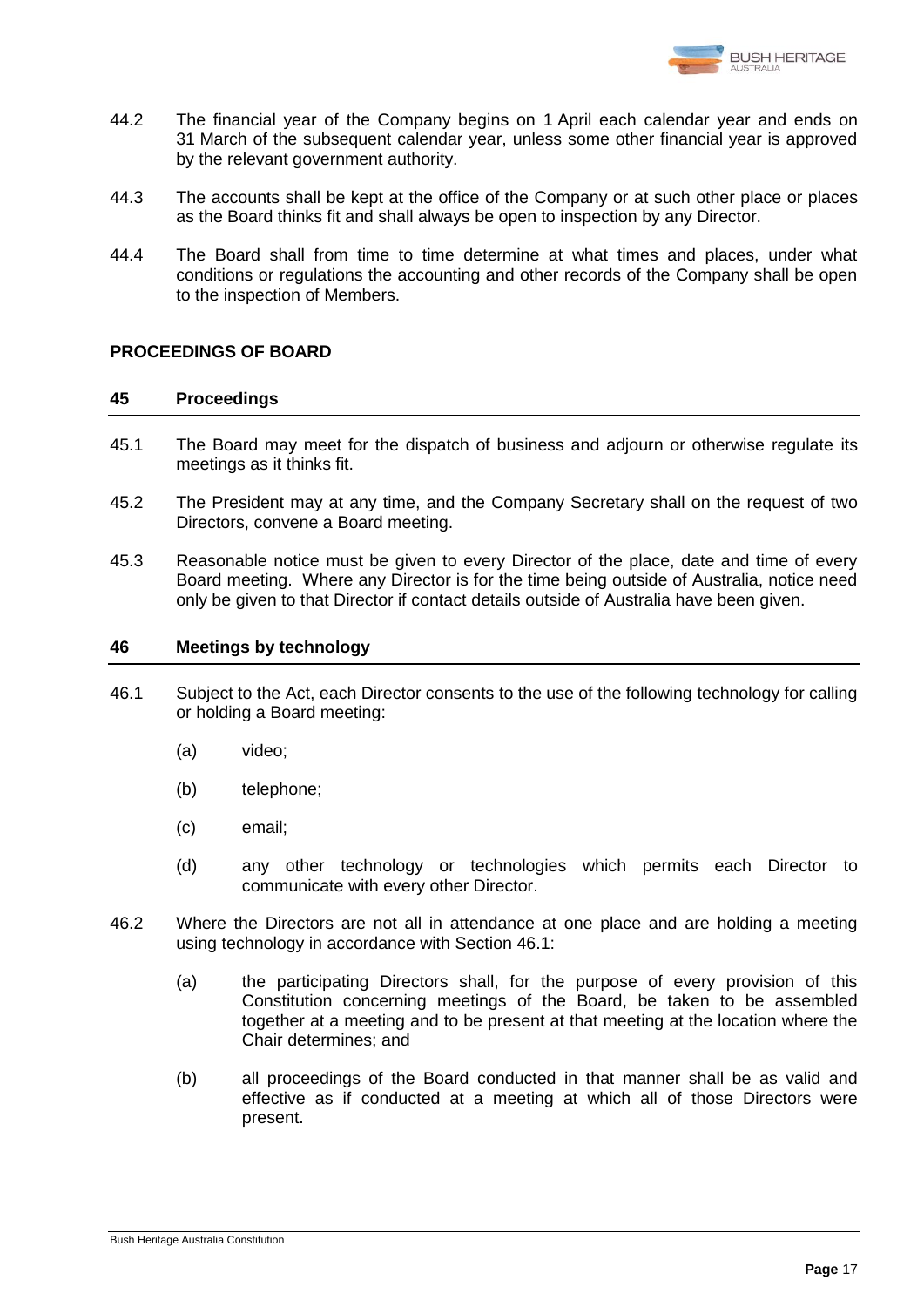

# <span id="page-21-2"></span>**47 Quorum at meetings**

- 47.1 At a Board meeting, a quorum is constituted by four Directors entitled to vote.
- 47.2 Where a quorum is not present at a Board meeting, the individual Directors may outside of the meeting discuss any matter and may resolve among themselves to put a recommendation for the Directors to consider at the next Board meeting.

# <span id="page-21-3"></span>**48 Chair of Board meeting**

The Chair of a Board meeting will be:

- (a) the President;
- (b) in the absence of the President being willing and able to chair the Vice President; or
- (c) in the absence of the President and Vice President being willing and able to chair — one of the Directors elected from their number.

#### <span id="page-21-4"></span>**49 Proceedings at Board meetings**

- 49.1 Unless this Constitution requires a greater majority, any matter at any Board meeting shall be decided by a majority of votes of the Directors present and entitled to vote and any such decision shall for all purposes be deemed a decision of the Board.
- 49.2 In the case of an equality of votes, the Chair has a casting vote in addition to the Chair's deliberative vote.
- <span id="page-21-0"></span>49.3 The Board shall cause minutes of the resolutions and proceedings of each Board meeting to be kept in a minute book. The minutes shall be signed by the Chair of the meeting at which the proceedings took place, or the Chair of the next succeeding meeting.
- 49.4 Where minutes have been entered and signed in accordance with Section [49.3](#page-21-0) then, unless the contrary is proved:
	- (a) the meeting shall be deemed to have been duly convened and held;
	- (b) all proceedings that are recorded in the minutes as having taken place at the meeting shall be deemed to have duly taken place; and
	- (c) all appointments of Officers that are recorded in the minutes as having been made at the meeting shall be deemed to have been validly made.

# <span id="page-21-5"></span>**50 Written resolutions**

- <span id="page-21-1"></span>50.1 If a document:
	- (a) is sent to all Directors entitled to receive notice of a meeting at which a resolution could be put;
	- (b) contains a statement that the signatories to it are in favour of that resolution;
	- (c) the terms of the resolution are set out or identified in the document; and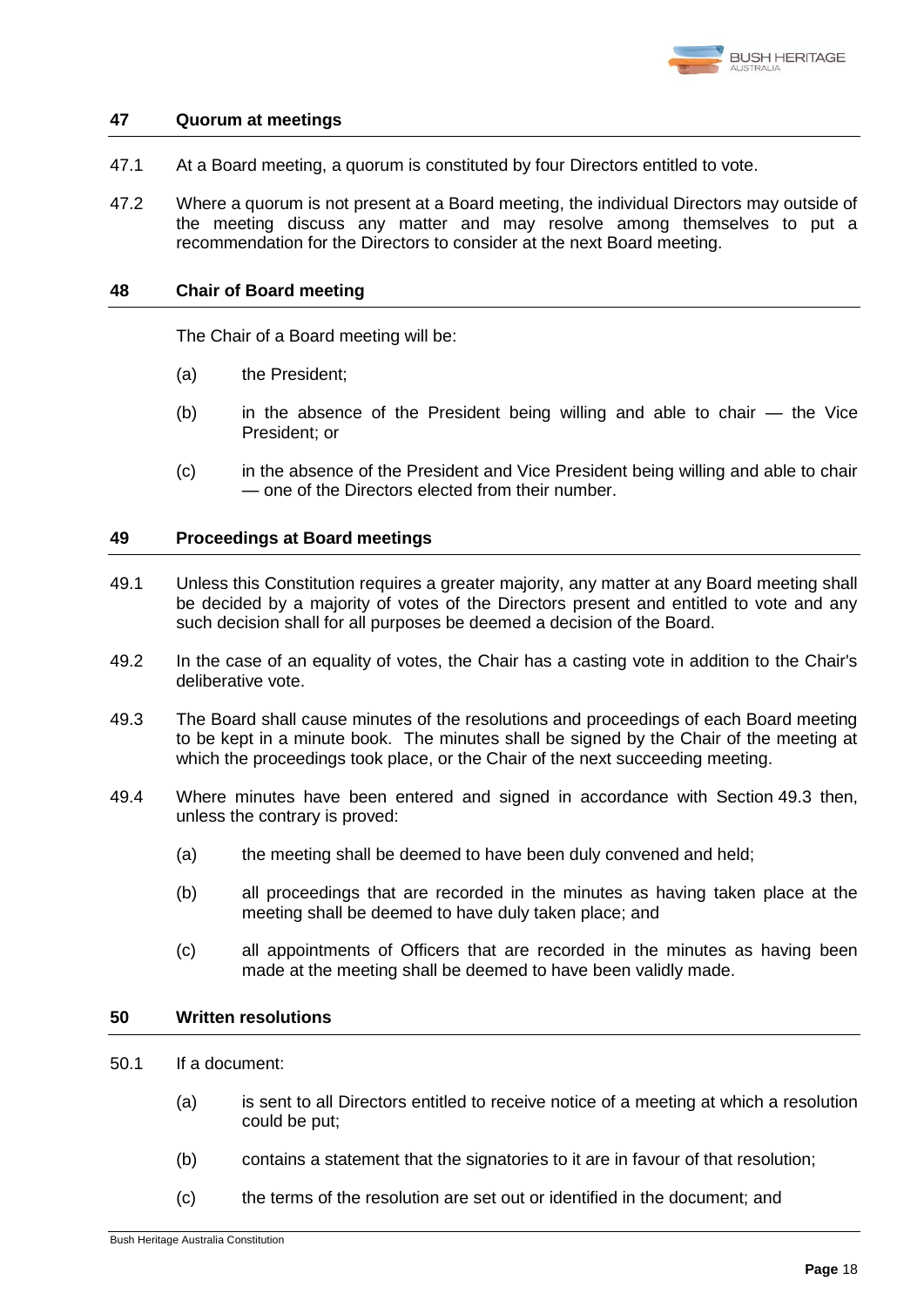

(d) has been agreed to in writing by at least 75% of the Directors entitled to vote on that resolution,

a resolution in those terms is passed at the time at which the document was signed by the required majority of the Directors and the document has effect as a minute of the resolution.

50.2 For the purposes of Section [50.1,](#page-21-1) two or more separate documents containing statements in identical terms each of which is signed by one or more Directors shall together be taken to constitute one such document.

# <span id="page-22-0"></span>**51 Delegation and committees**

- 51.1 Subject to the Act and this Constitution, the Board may delegate any of its powers.
- 51.2 The Board may establish committees, which may be delegated power by the Board or given power only to advise the Board. The committee will comprise such Directors, Members or other persons as the Board thinks fit.
- <span id="page-22-1"></span>51.3 A committee formed under this Section [51](#page-22-0) must conform to any committee charter approved by the Board and any other directions given by the Board.
- 51.4 Subject to Section [51.3,](#page-22-1) Sections [45,](#page-20-1) [46,](#page-20-2) [47,](#page-21-2) [48,](#page-21-3) [49](#page-21-4) and [50](#page-21-5) apply to any committee established by the Board as if each reference in those sections to the Board was a reference to the members of the committee and each reference to a Board meeting was to a committee meeting.
- 51.5 Subject to Section [51.3,](#page-22-1) the number of committee members whose presence at a meeting of the committee is necessary to constitute a quorum is the number determined by the Board and, if not so determined, is two. Subject to Section [51.3,](#page-22-1) the quorum needs to be present only at the time when the meeting proceeds to business.

#### <span id="page-22-2"></span>**52 Material personal interests**

- 52.1 Subject always to Section [5,](#page-6-1) a Director is not disqualified by that office from contracting with the Company or its related bodies corporate in any capacity by reason of holding of the office of Director.
- 52.2 In relation to a contract or arrangement in which a Director is in any way interested:
	- (a) the fact that the Director signed the document evidencing the contract or arrangement will not in any way affect its validity;
	- (b) a contract or arrangement, whether made by the Company or any related body corporate, may not be avoided merely because the Director is a party to the contract or arrangement or otherwise interested in it; and
	- (c) the Director will not be liable to account to the Company for any profit derived in respect of the contract or arrangement merely because of the Director's office or the fiduciary relationship it entails.
- 52.3 Subject to Section [52.4,](#page-23-0) a Director who has a material personal interest in a matter that relates to the affairs of the Company must give the other Directors notice of his or her interest.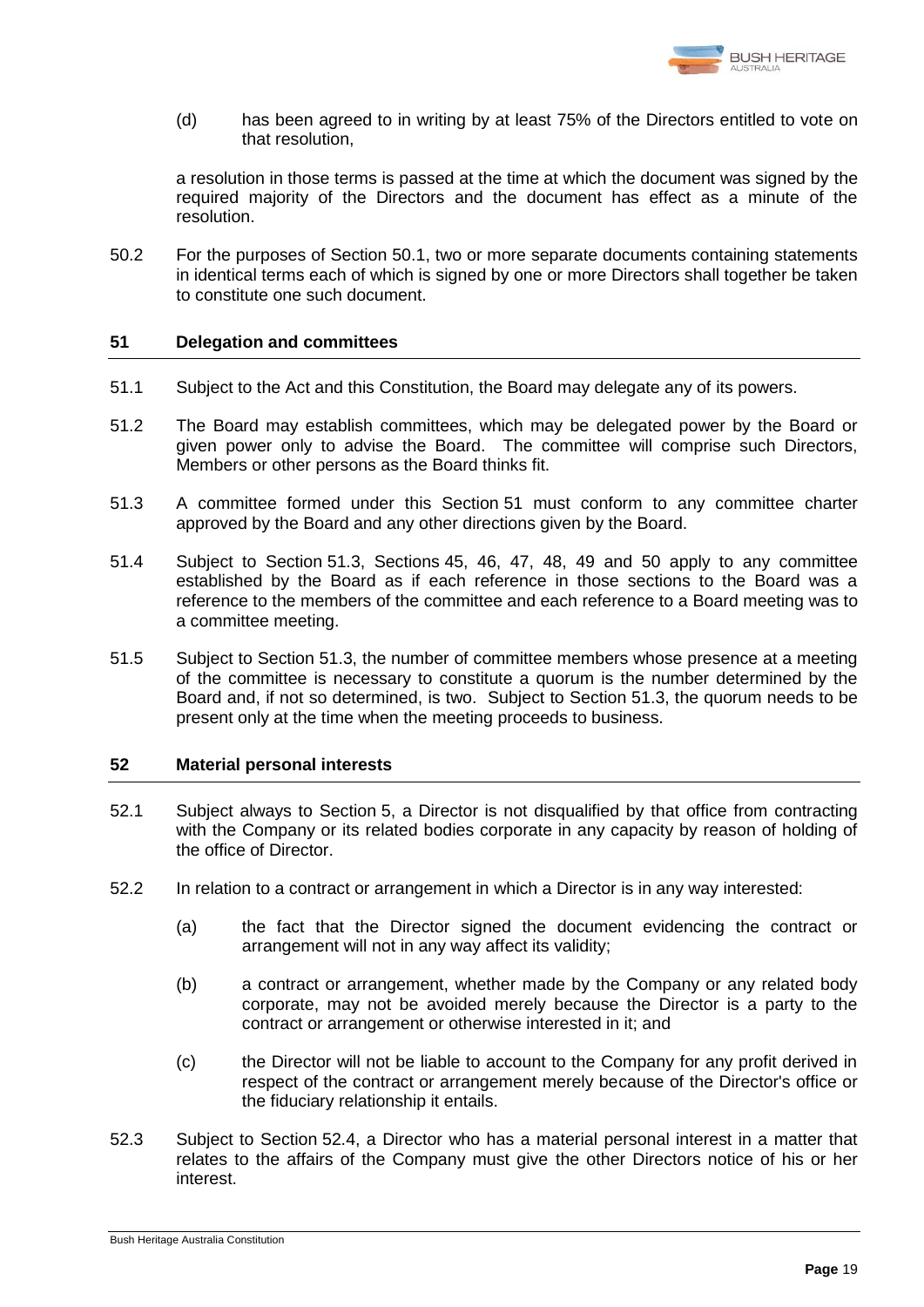

- <span id="page-23-1"></span><span id="page-23-0"></span>52.4 A Director with a material personal interest in a matter that relates to the affairs of the Company is not required to give notice in the following circumstances:
	- (a) if all of the following conditions are met:
		- (i) the Director has already given notice of the nature and extent of the interest and its relation to the affairs of the Company;
		- (ii) if a person who was not a Director at the time the notice in Section [52.4\(a\)\(i\)](#page-23-1) was given is subsequently appointed as a Director, the notice is given to that person; and
		- (iii) the nature or extent of the interest has not materially increased above that disclosed in the notice in Section [52.4\(a\)\(i\);](#page-23-1)
	- (b) if the Director has given a standing notice of the nature and extent of the interest in accordance with the Act and that standing notice is still effective in relation to the interest; or
	- (c) as otherwise permitted under the Act.
- 52.5 Notices of material personal interest given by Directors must:
	- (a) give details of the nature and extent of the Director's interest and the relation of the interest to the affairs of the Company;
	- (b) be given at a Board meeting as soon as practicable after the Director becomes aware of his or her interest in the matter; and
	- (c) be recorded in the minutes of the Board meeting at which the notice is given.
- 52.6 A Director who has a material personal interest in a matter that is being considered at a Board meeting must not be present while the matter is being considered at the meeting or vote on the matter, except in the following circumstances:
	- (a) if the material personal interest is a matter that is not required to be disclosed under this Section [52](#page-22-2) or under the Act; or
	- (b) if the Directors who do not have a material personal interest in the matter have passed a resolution that:
		- (i) identified the Director, the nature and the extent of the Director's interest in the matter and its relation to the affairs of the Company; and
		- (ii) states that those Directors are satisfied that the interest should not disqualify the Director from voting or being present; or
	- (c) as otherwise permitted under the Act.
- 52.7 Nothing in this Section [52](#page-22-2) affects the duty of a Director:
	- (a) who holds any office or possesses any property whereby, directly or indirectly, duties or interests might be created in conflict with the Directors' duties or interests as a Director, to declare at a meeting of Board, the fact and the nature, character and extent of the conflict; or
	- (b) to comply with the Act or the law.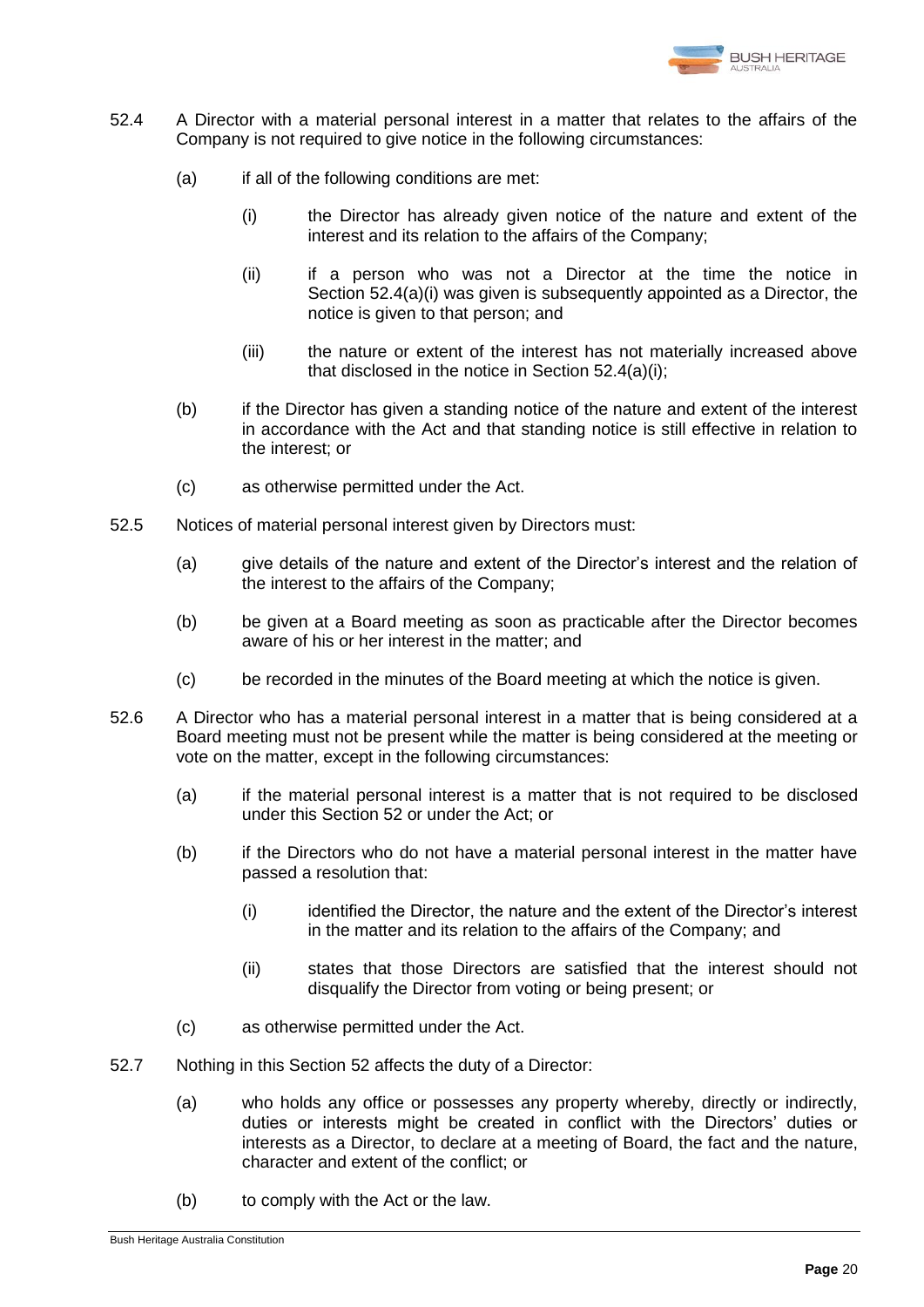

# <span id="page-24-0"></span>**OFFICERS**

#### **53 Company Secretary**

- 53.1 The Board may appoint a Company Secretary upon such terms and conditions as to remuneration and otherwise as it thinks fit. The Company Secretary may be a Director, the Chief Executive or another person.
- 53.2 Subject to the terms of any contract, the Board may terminate the appointment of a Company Secretary at any time.

# **54 Other Officers**

The Board may from time to time:

- (a) create any other Officer position in the Company with such powers and responsibilities as the Board may from time to time confer;
- (b) may appoint any person, whether or not a Member or Director subject always to Section [5,](#page-6-1) to any such Officer position or positions; and
- (c) the Board may at any time terminate the appointment of a person holding such a position and may abolish the position.

#### <span id="page-24-1"></span>**SEALS**

#### **55 Seals and their use**

- 55.1 The Company may have a common seal. If the Company has a common seal it may also have a duplicate common seal.
- 55.2 A common seal may be used only by the authority of the Board, or of a committee of the Board authorised by the Board to authorise the use of the common seal. Every document to which the common seal is affixed shall be signed by:
	- (a) two Directors;
	- (b) a Director and a Company Secretary; or
	- (c) another person or persons appointed by the Board to sign that document or a class of documents in which that document is included.
- 55.3 This Section [55](#page-24-1) does not limit the ways in which the Company may execute a document.

# **INSPECTION OF RECORDS**

#### **56 Inspection of records**

<span id="page-24-2"></span>56.1 The Board may authorise a Member to inspect books of the Company to the extent, at the time and places and under the conditions, the Board considers appropriate or as prescribed by the Board.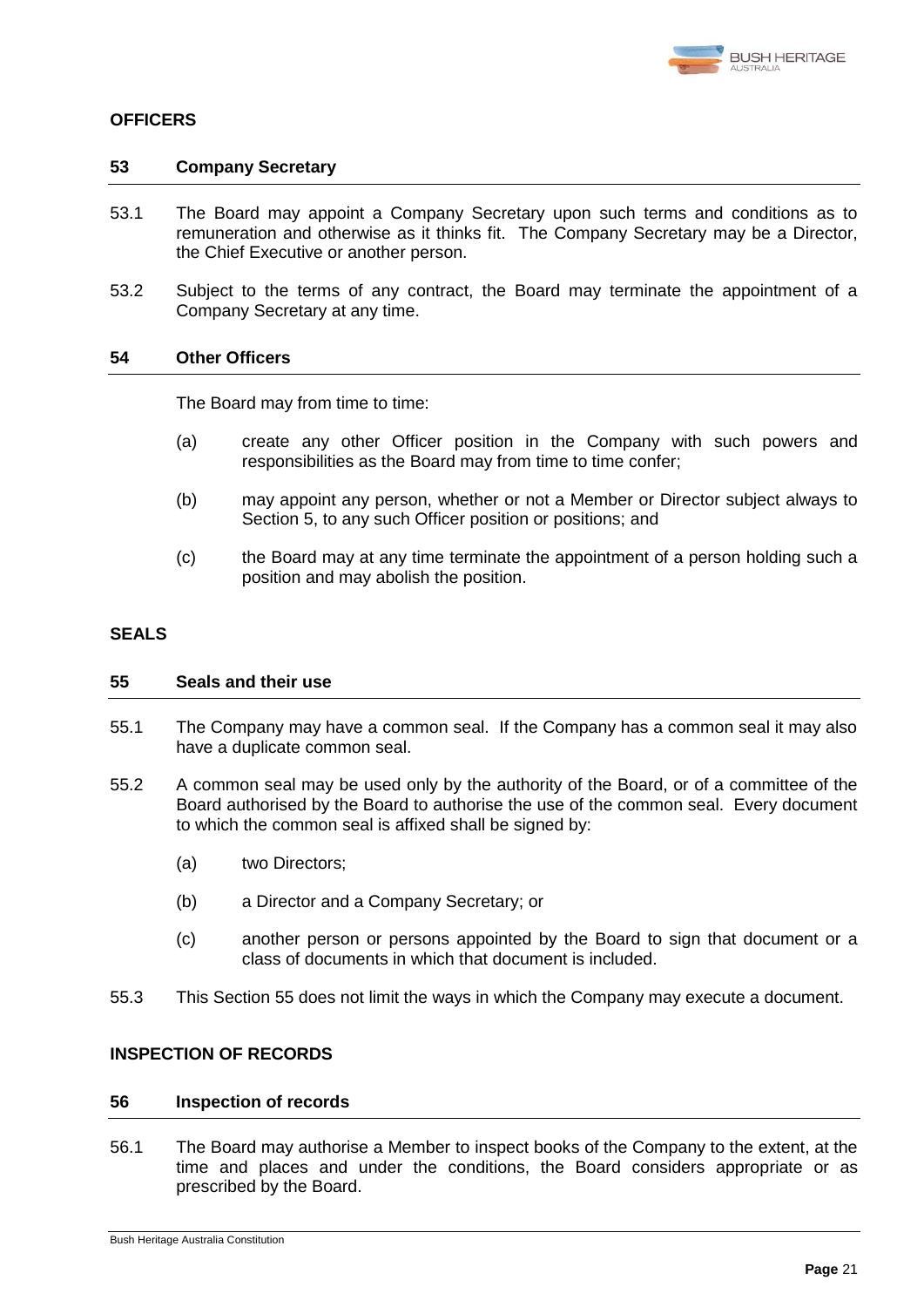

56.2 A Member (other than a Director) does not have the right to inspect any document of the Company except as provided by law or Section [56.1.](#page-24-2)

# **NOTICES**

# **57 Notices generally**

- 57.1 A Member who does not supply a current postal, fax or email address is not entitled to receive any notices from the Company.
- 57.2 A notice may be given by the Company to any Member by:
	- (a) serving it on the Member personally;
	- (b) sending it by post to the Member or leaving it at the Member's address for receiving notices;
	- (c) fax to the fax number supplied by the Member to the Company for the receiving of notices; or
	- (d) transmitting it electronically to the email address given by the Member to the Company for receiving notices.
- 57.3 A Member may, by written notice to the Company Secretary, require that all notices to be given by the Company or the Board be served on the Member's attorney or representative at an address specified in the notice.
- 57.4 Notice to a Member whose address for notices is outside Australia shall be sent by airmail, fax or email.
- 57.5 Where a notice is sent by post, service of the notice shall be taken to be effected by properly addressing, prepaying and posting a letter containing the notice and to have been effected:
	- (a) in the case of a notice of a meeting, on the day after the date of its posting; and
	- (b) in any other case, at the time at which the letter would be delivered in the ordinary course of post.
- 57.6 Where a notice is sent by fax or electronic transmission, service of the notice is taken to be effected by properly addressing and sending or transmitting the notice and to have been effected on the day it is sent.

# **58 Receipt of general meeting notices**

Notice of every general meeting must be given:

- (a) to every Member and to each Director; and
- (b) to the auditor of the Company.

No other person is entitled to receive notice of general meetings.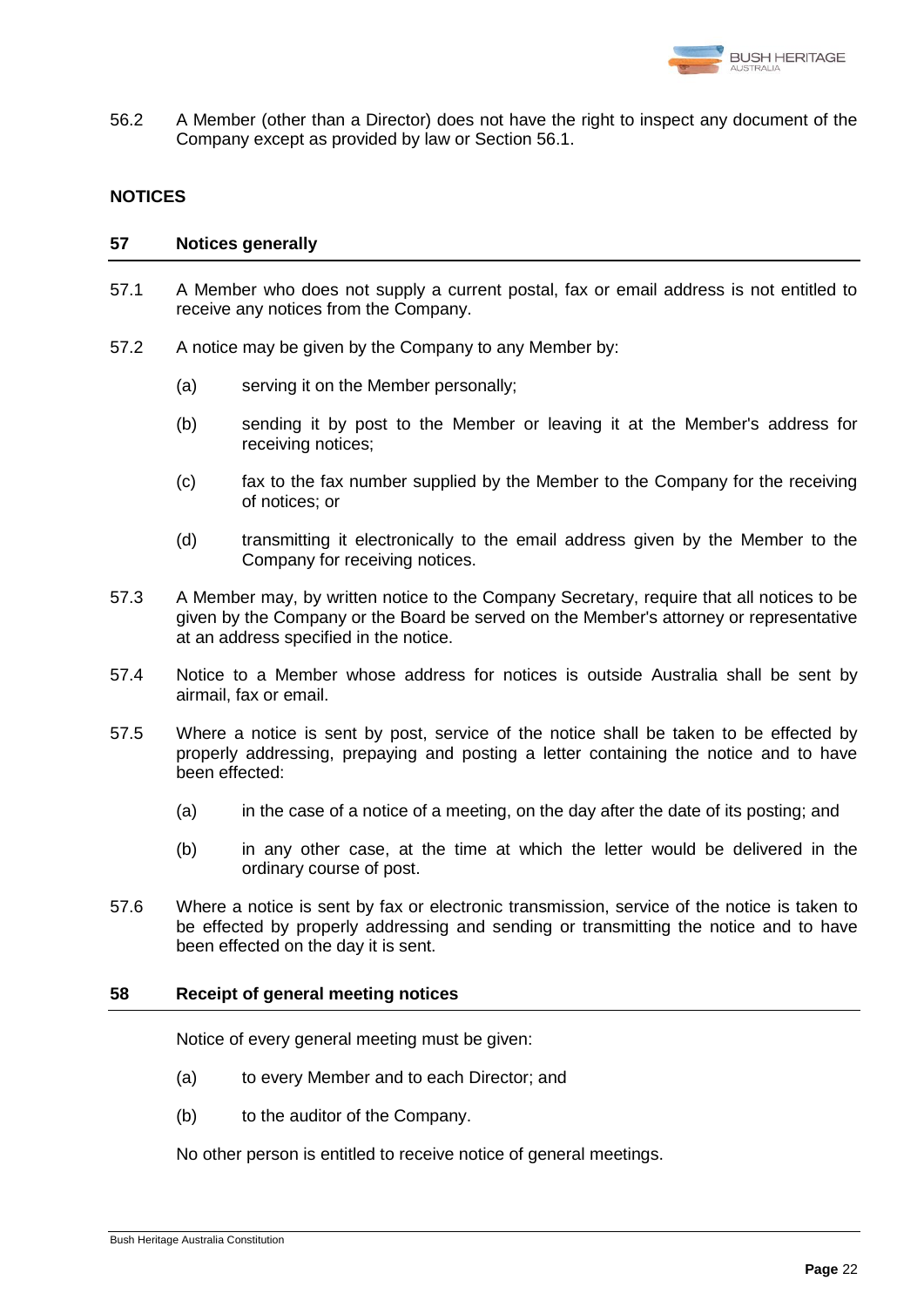

# <span id="page-26-0"></span>**INDEMNITY**

# **59 Indemnity**

- <span id="page-26-2"></span><span id="page-26-1"></span>59.1 To the extent permitted by law and without limiting the powers of the Company, the Company must indemnify each person who is, or has been, a Director, Company Secretary, or Officer against any liability which results directly or indirectly from facts or circumstances occurring on or after 13 March 2000 relating to the person serving or having served in that capacity other than for:
	- (a) a liability (which is not legal costs):
		- (i) owed to the Company or a related body corporate;
		- (ii) for a pecuniary penalty order under section 1317G or a compensation order under section 1317H of the Act; or
		- (iii) that is owed to someone (other than the Company or a related body corporate) and did not arise out of conduct in good faith;
	- (b) legal costs incurred in defending an action for liability if the costs are incurred:
		- (i) in defending or resisting civil proceedings in which the person is found to have a liability for which they could not be indemnified under Section [59.1\(a\);](#page-26-1) or
		- (ii) in defending or resisting criminal proceedings in which the person is found guilty; or
		- (iii) in defending or resisting proceedings brought by a Company Regulator or a liquidator for a court order if the grounds for making the order are found by the Court to be established, but excluding costs incurred in responding to actions brought by a Company Regulator or a liquidator as part of an investigation before commencing proceedings for the court order; or
		- (iv) in connection with proceedings for relief to the person under the Act in which the Court denies the relief.
- 59.2 To the extent permitted by law and without limiting the powers of the Company, the Board may authorise the Company to, and the Company may enter into any:
	- (a) documentary indemnity in favour of; or
	- (b) insurance policy for the benefit of,

a person who is, or has been, a Director, the Company Secretary, auditor, employee or other Officer of the Company or of a subsidiary of the Company, which indemnity or insurance policy may be in such terms as the Board approves and, in particular, may apply to acts or omissions before or after the time of entering into the indemnity or the policy.

59.3 The benefit of each indemnity given in Section [59.1](#page-26-2) or any previous provision of this Constitution continues, even after its terms or the terms of this Section [59](#page-26-0) are modified or deleted, in respect of a liability arising out of acts or omissions occurring before the modifications or deletion.

Bush Heritage Australia Constitution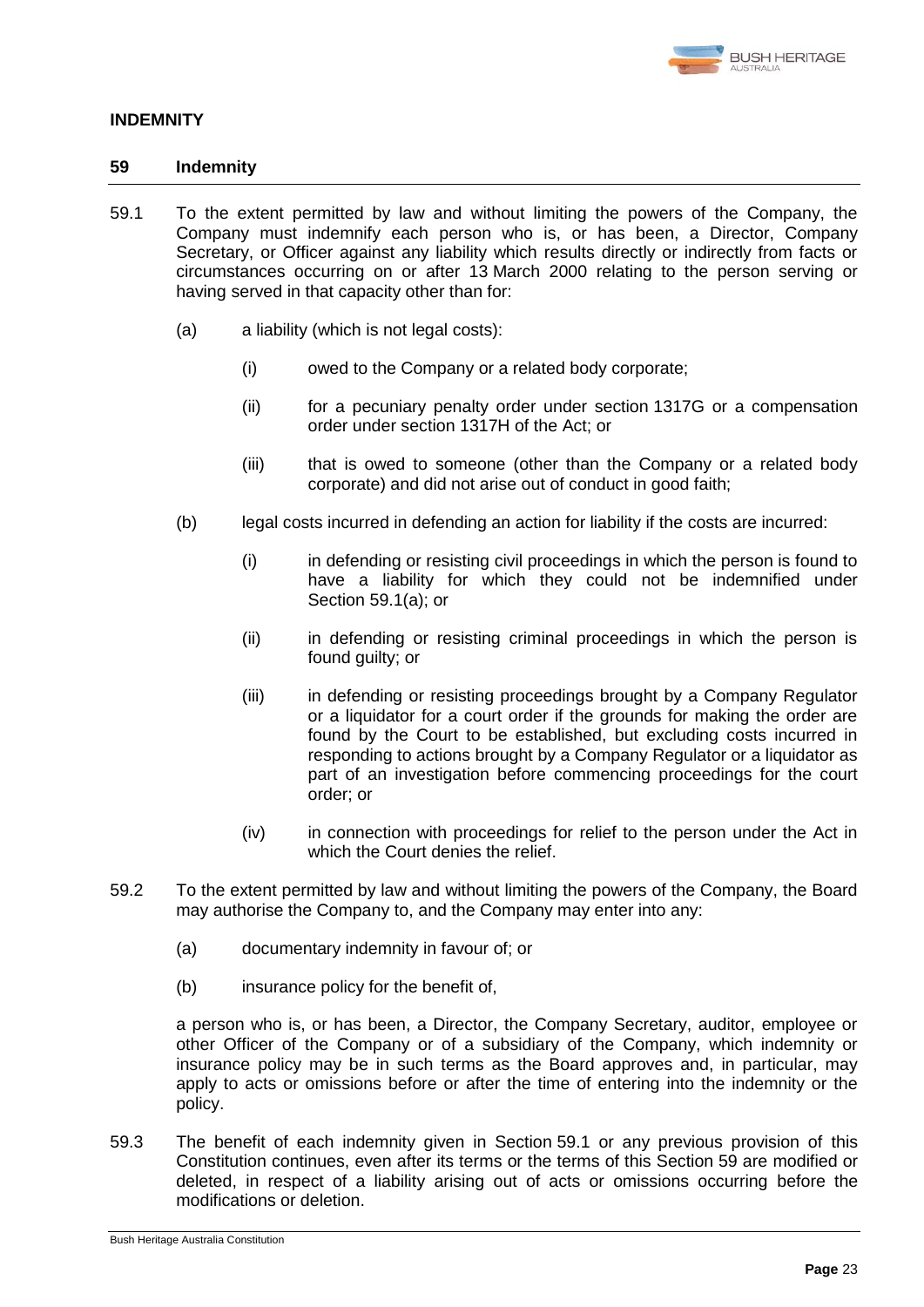

# **WINDING UP**

# **60 Winding up**

#### **60.1 Distribution of surplus assets**

If upon the winding-up or dissolution of the Company there remains, after satisfaction of all its debts and liabilities, any property, such property shall not be paid to or distributed among the Members, but shall be given or transferred to:

- (a) in the case of any property in the Public Fund, in accordance with the Public Fund Rules; or
- (b) in the case of any property held by the Company and which is not held in the Public Fund, one or more funds, institutions, associations or bodies the objects of which are the promotion of charity (and if the Company is registered under the ACNC Act, the recipient must also be so registered) and to which gifts are allowable deductions under the Tax Act.

Any such fund, institution, association or body shall be determined by the Members at or before the time of dissolution and, in default, by application to the Supreme Court in the place of the Company's registered office for determination.

# <span id="page-27-0"></span>**60.2 Limit of liability**

Every Member undertakes to contribute to the property of the Company if the Company is wound up while still a Member, or within 1 year after ceasing to be a Member, for payment of:

- (a) the Company's debts and liabilities contracted before the Member ceases to be a Member; and
- (b) the costs, charges, and expenses of winding up and for the adjustment of the rights of the contributors among themselves,

such amount as may be required, not exceeding \$10.

# **PUBLIC FUND**

#### **61 Public fund**

- 61.1 The Public Fund Rules have effect.
- 61.2 An expression has, in a provision of the Public Fund Rules which relates to a particular defined term or provision of this Constitution, the same meaning as in that defined term or provision of this Constitution.

\* \* \* \* \*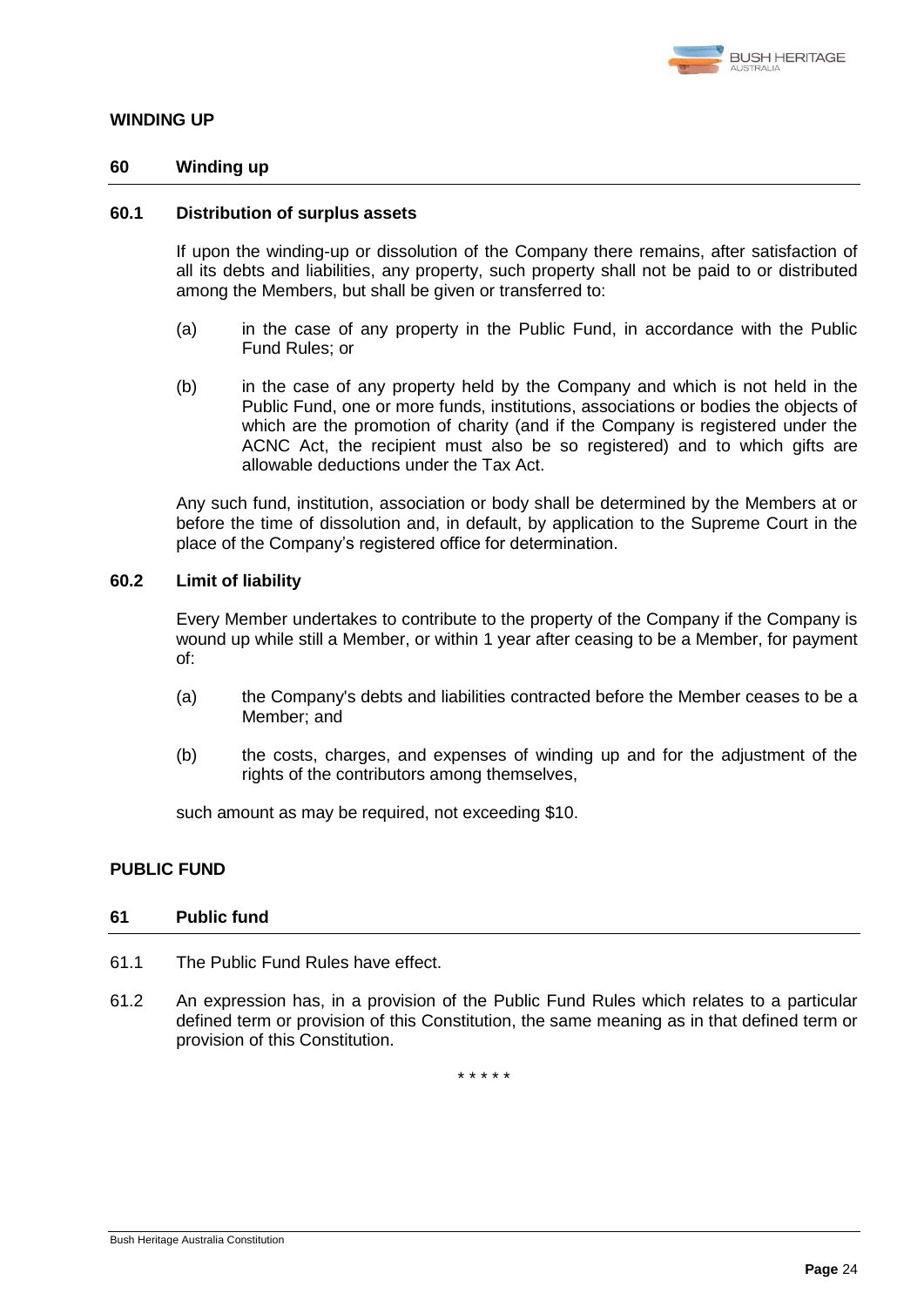

# **PUBLIC FUND RULES**

# **RULES**

# **OF THE**

#### **BUSH HERITAGE AUSTRALIA FUND**

- 1 The Bush Heritage Australia Fund (the *Fund*) is established pursuant to the Constitution.
- 2 The Fund is established for the specific and sole purpose of supporting the principal environmental objects of the Company.
- 3 The Fund is to:
	- (a) receive gifts of money or property made to the Company for the Fund's purpose;
	- (b) credit to the Fund any interest earned on such gifted money; and
	- (c) credit to the Fund any money derived from such gifted property.

The Fund is not to receive any money or property other than that received as a gift for the principal objects of the Company.

- 4 The Fund will be bound to comply with any rules that the Treasurer and the Minister for Environment may make from time to time restricting the use of gifts to the Fund to the principal objects of the Company.
- 5 The Company and the Fund will invite Members of the general public to make donations of money or property to the Fund for the environmental objects of the Company.
- 6 All moneys donated to the Company, all interest accrued on such moneys, all income derived from donated property and all money received from the realisation of such property will be deposited into the Fund.
- 7 Receipts are to be issued in the name of the Fund to donors and proper accounting records and procedures are to be kept and used for the Fund. All such receipts are to be endorsed with the following:

"The Bush Heritage Australia Fund is a public fund listed on the Register of Environmental Organisations under the Income Tax Assessment Act 1997 – Donations of \$2 or more are tax deductible."

- 8 Donations to the Fund are to be kept separate from other funds of the Company.
- 9 A separate bank account is to be opened to deposit money donated to the Fund, including interest accruing thereon.
- 10 The Fund will be operated on a non-profit basis. None of the money or property accumulated by the Fund will be distributed to Members apart from the payment of proper remuneration for administrative services as permitted under rule [11.](#page-28-0)
- <span id="page-28-0"></span>11 The Fund can be used to pay for the reasonable operating expenses of the Company including rent, stationery, salaries and wages.